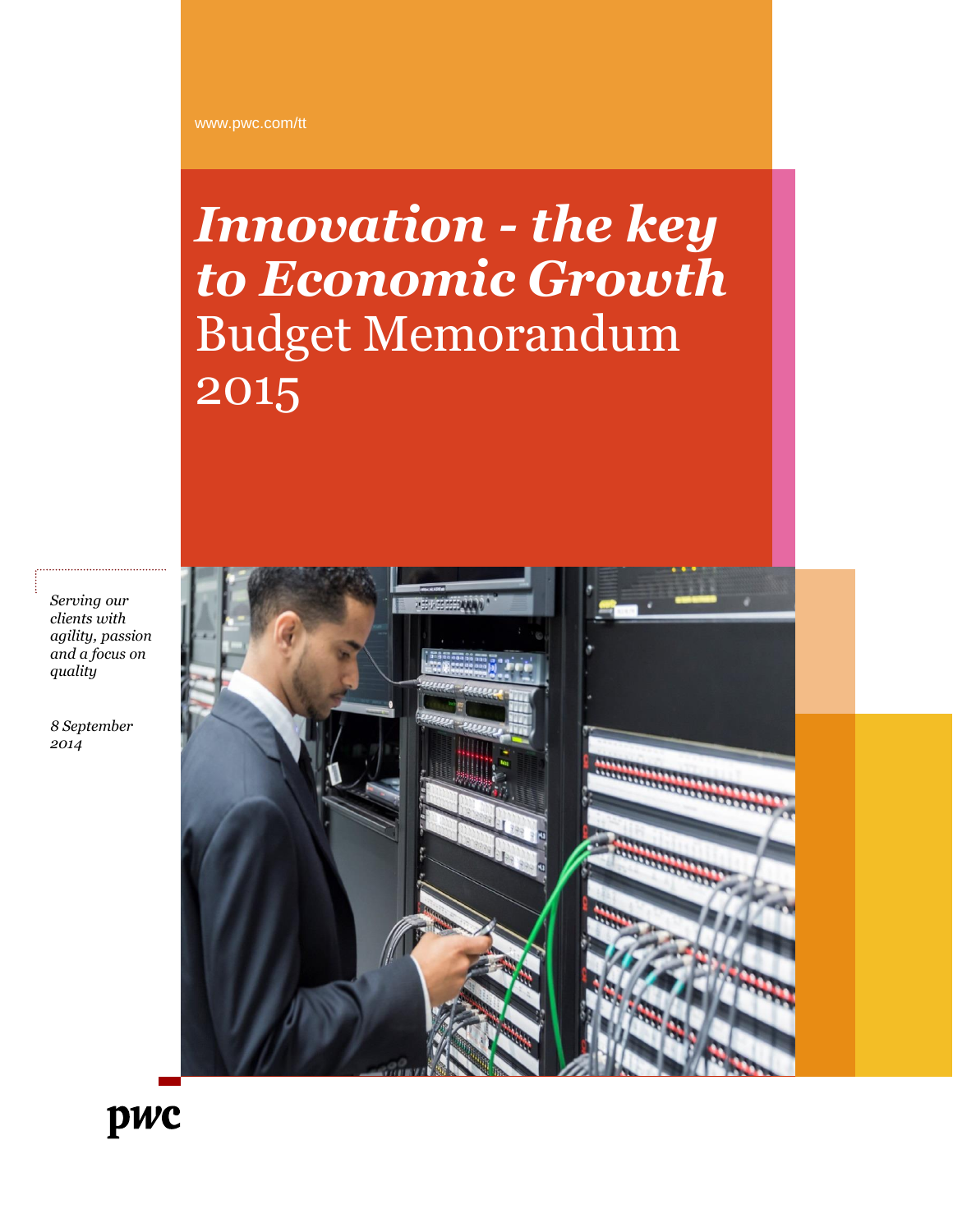### *Territory Senior Partner's message*

### *Shaping an Innovative Future*



We are pleased to present our annual post Budget Memorandum *"Innovation-the key to Economic Growth"* in response to the 2015 National Budget presented by the Minister of Finance and the Economy, Senator the Honourable Larry Howai on 8 September 2014. This publication seeks to share our views on the fiscal and other policies announced. Our Budget Memorandum provides insight to our clients and other stakeholders to navigate the issues that affect them.

As we digest the impact of the 2015 Budget, the last of Government's current five-year term in office and a natural point for performance review, we must reflect not only on Government's achievements, but the role of all stakeholders toward this end.

Without doubt, Government's vision: "*Innovation for Lasting Prosperity*" remains relevant to our country's competitive positioning in the global arena. Over the period under review, Government will have utilised \$270bn. (Appendix I) to achieve this through its seven development pillars and five strategic priorities (Appendix II).

The objective of Government's financial stimulus was to facilitate an enabling environment through initiatives such as an improved roads network, increased Port efficiency, fuel subsidies, TTBizLink Services, and access to education.

While businesses are appreciative, they continue to clamour for faster and more significant improvements to sustainably lower the costs of doing business. Greatest among these needs is the management of crime and worker productivity.

While Government has spent significantly, the results have not been commensurate with the level of spend. As the largest employer and a direct participant in the nation's provision of goods and services, Government must lead the clarion call for timely, efficient, cost effective and high quality goods and services. Government must drive the culture of service and worker productivity within the Public Sector.

Government, however, cannot be the only actor shaping a truly innovative future of which we can all be proud. The business community, institutions of learning and civil society must also play their role in developing productive citizens, who in turn will achieve our future goals.

We must all lead by example - instilling ethics, values, and good governance across all spheres of community networks, starting with our role as citizens, parents, employers and service providers. With this commitment, we will truly be the captains of our destiny.

Mui wlay

Colin B Wharfe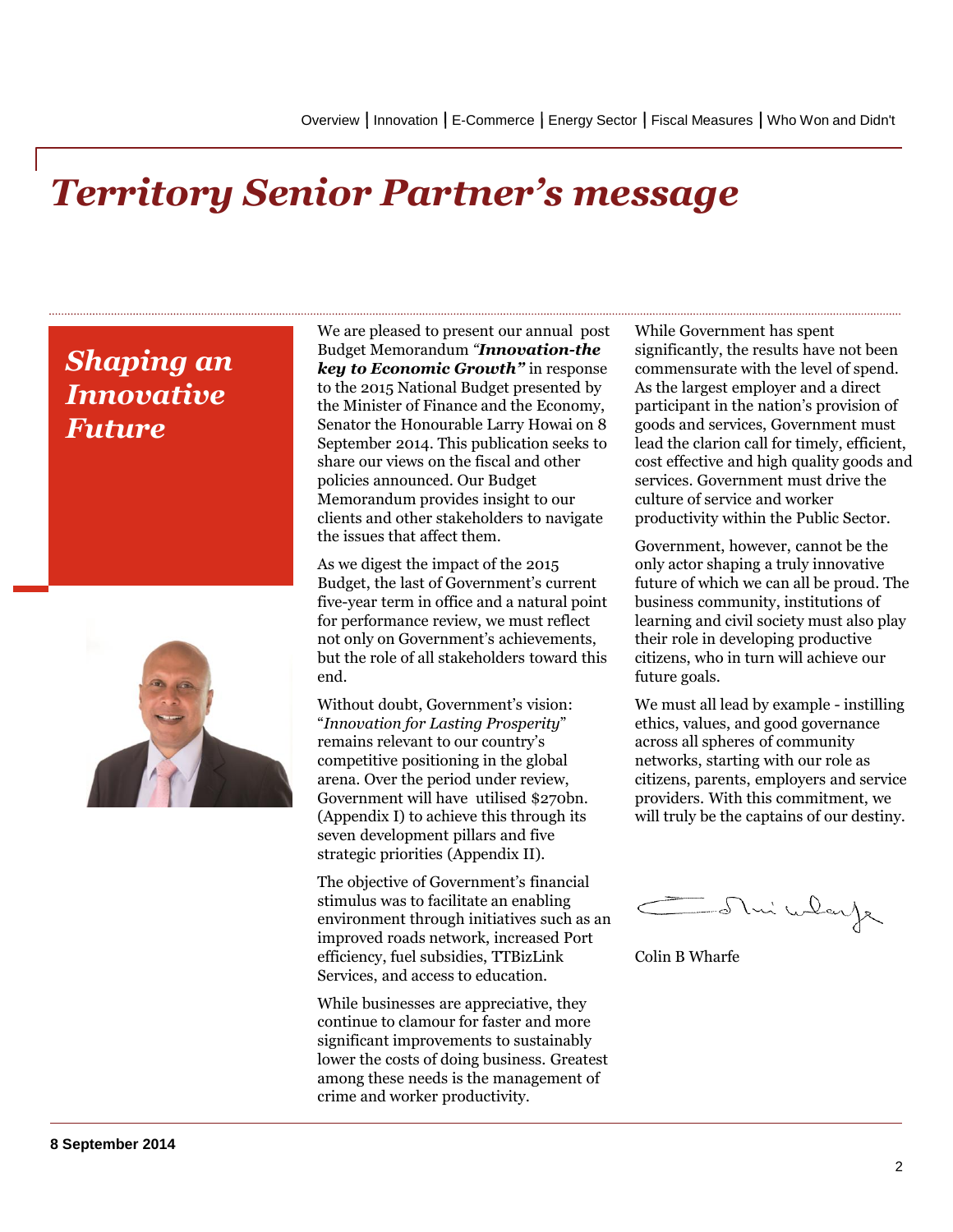## *Our Tax Leader's thoughts*

### *Reform of Revenue Administration required*



The Minister of Finance and the Economy, Senator the Honourable Larry Howai delivered the fifth and final budget of this Administration's tenure under the theme "Empowering our People through Sustained Economic Growth and Prosperity." Minister Howai reported that the key macro economic indicators - inflation, foreign reserves, employment and balance of payments - all suggest a return to a sound economy. No doubt over the next week our economists and other commentators will engage in debate as to the merits of this and other claims made by the Senator. In this Budget Memorandum, I briefly considered this Administration's impact on, and contribution to, the tax system during its tenure.

On the positive side, there were some key adjustments to the petroleum tax regime to stimulate greater activity in that sector. These included the reduction of the tax rate on profits from deep-sea exploration from 50% to 35% and the simplification and acceleration of capital allowances.

The past and promised amnesties would have been welcome d reliefs to all taxpayers wishing to regularise their tax positions.

The removal of the property tax was welcomed at the time by many, but we all acknowledge that a failure to replace the proposed tax during the last five years resulted in a loss of much needed revenue.

Although progress was made, the government failed to deliver on its promise to clear up the backlog of VAT refunds and maintain a six-month turn around cycle on future refunds.

Perhaps the area which we were most keen to have addressed was a review and revision of the tax administration. Having abandoned the proposed Revenue Authority, this Administration did not introduce any measures to significantly address the many ails plaguing the tax authority including the inadequate accommodation, staff shortages, lengthy delays and absence of tax rulings. One cannot reasonably dispute that any administrating of tax affairs that results in a ten year delay in the resolution of a tax dispute and the deferral of the payment of refunds until those disputes are settled is in dire need of revamping. These issues must be addressed urgently.

I trust you will find the enclosed commentary insightful. Our team stands ready to assist you with the interpretation and application of the new measures.

Allyson West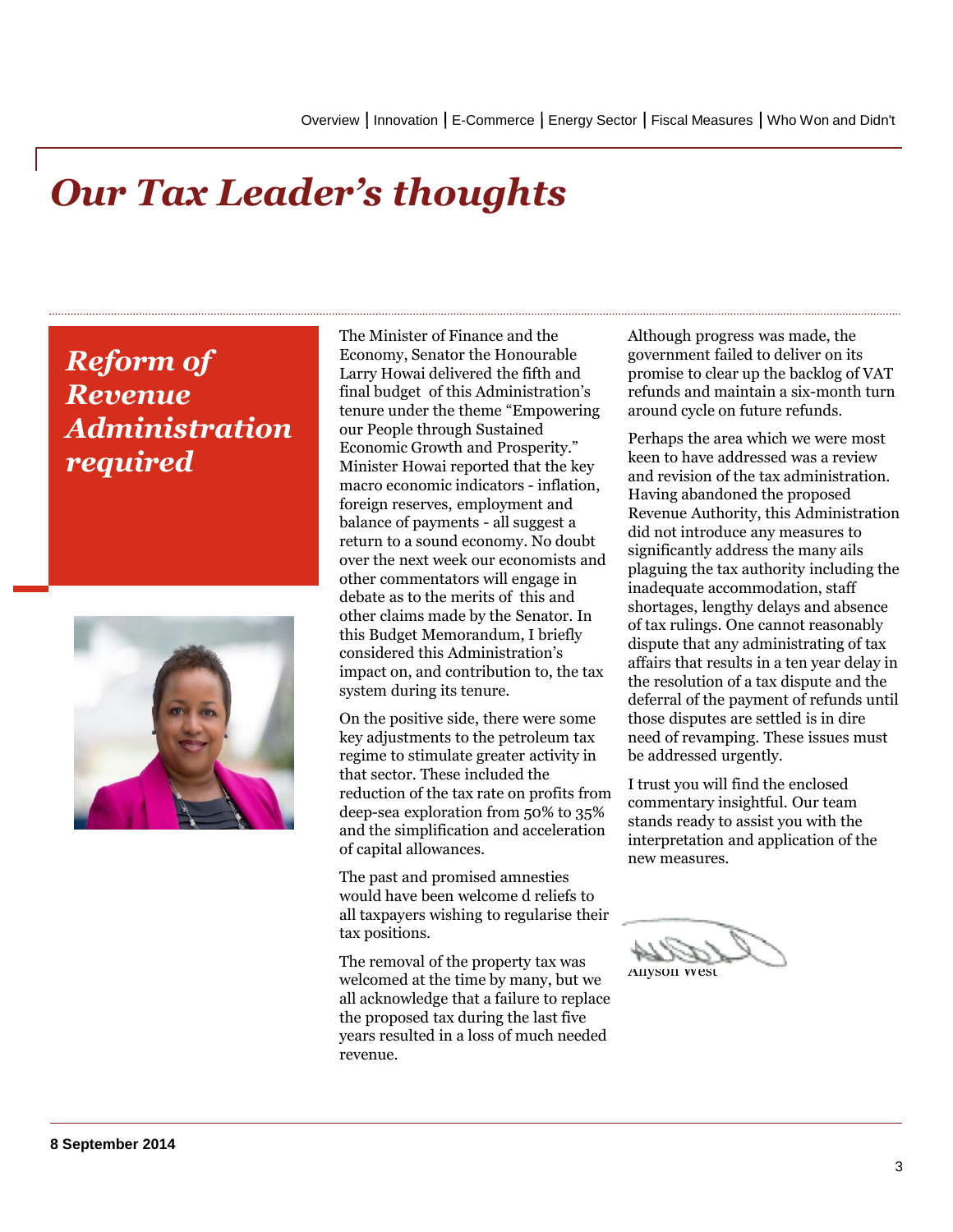### Table of Contents

|                |                    | Page           |
|----------------|--------------------|----------------|
|                |                    |                |
| 1              | Overview           | 5              |
| 2              | Innovation         | $\overline{7}$ |
| 3              | E-Commerce         | 9              |
| $\overline{4}$ | Energy             | 11             |
| 5              | Analysis           | 14             |
| 6              | Who Won and Didn't | 17             |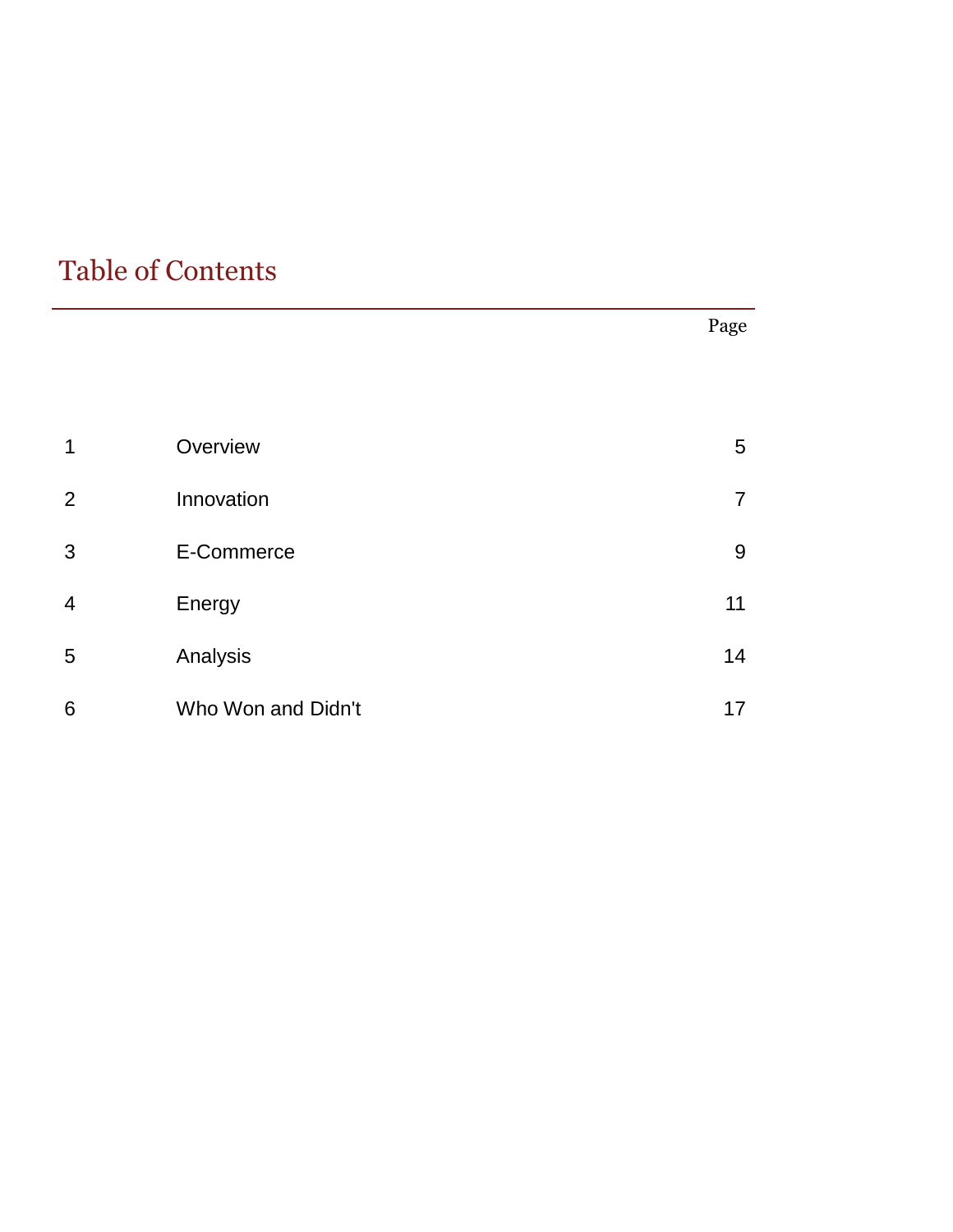### *Budget overview*

Many of the commentators predicted that the 2015 National Budget, the fifth of the People's Partnership Government and the last before the next general election, which is due constitutionally in about one year, would include many reelection favours. However , others called for the government to keep focus and work towards reducing transfers and subsidies and empowering our citizens who are dependent on the State.

The 2015 Budget is an expenditure package of \$64.664bn, net of capital repayments and sinking fund contributions, with projected revenues of \$60.351 bn and therefore a deficit of \$4.313 bn (excluding capital repayments).

This projected expenditure outstrips last year's record \$61.398bn.

Oil revenue for 2015 is estimated at \$21.223bn or 35.17% of total revenue. A reduction from the 42.5% estimated for the prior year. The revenue estimates are based on a price of US\$80 per barrel for oil and US\$2.75 per mmBtu for gas.

These prices are conservative and achievable given that over the period October 2013 to June 2014 the price of West Texas Intermediate crude oil averaged US\$99.81 per barrel. In the same period the Henry Hub's price of natural gas averaged US\$4.55 per thousand cubic feet.

<span id="page-4-0"></span>2015 will be another year of deficit budgeting, although Senator Howai indicated that the projected fiscal deficit of 2.3% is expected to be less than that of 2014 (3.6%), in keeping with the Government's commitment to reduce it by 1% per year.

The Senator, as part of his presentation, highlighted many of his government's achievements including:

- Restoration of a growth path after three years of decline
- Low unemployment and stable inflation rates
- Reducing fiscal deficit
- Increases in Foreign Direct Investment
- A strong reserves position and a healthy Heritage and Stabilisation Fund

It is encouraging to hear the Senator address the issue of Trinidad and Tobago's tax treaty network from the perspective of the renegotiation of the treaties with the Federal Republic of Germany, the United Kingdom and Luxembourg and also the negotiation of new treaties with the Netherlands, Japan and South Korea. One benefit of tax treaties is the encouragement of trade between countries.

Four "new" sectors have been identified as targets for development:

- 1. Food and Beverage
- 2. Creative, Arts and Entertainment
- 3. Maritime
- 4. Yachting

These however, are not new sectors as we have heard of efforts in the past to develop these as a platform for the diversification of the economy. We look forward to a more rapid development of these sectors.

In the energy sector the absence of new initiatives to stimulate exploration activity indicate that there was no consideration given to the recent Ryder Scott 2013 gas reserves report which painted a less than rosy picture.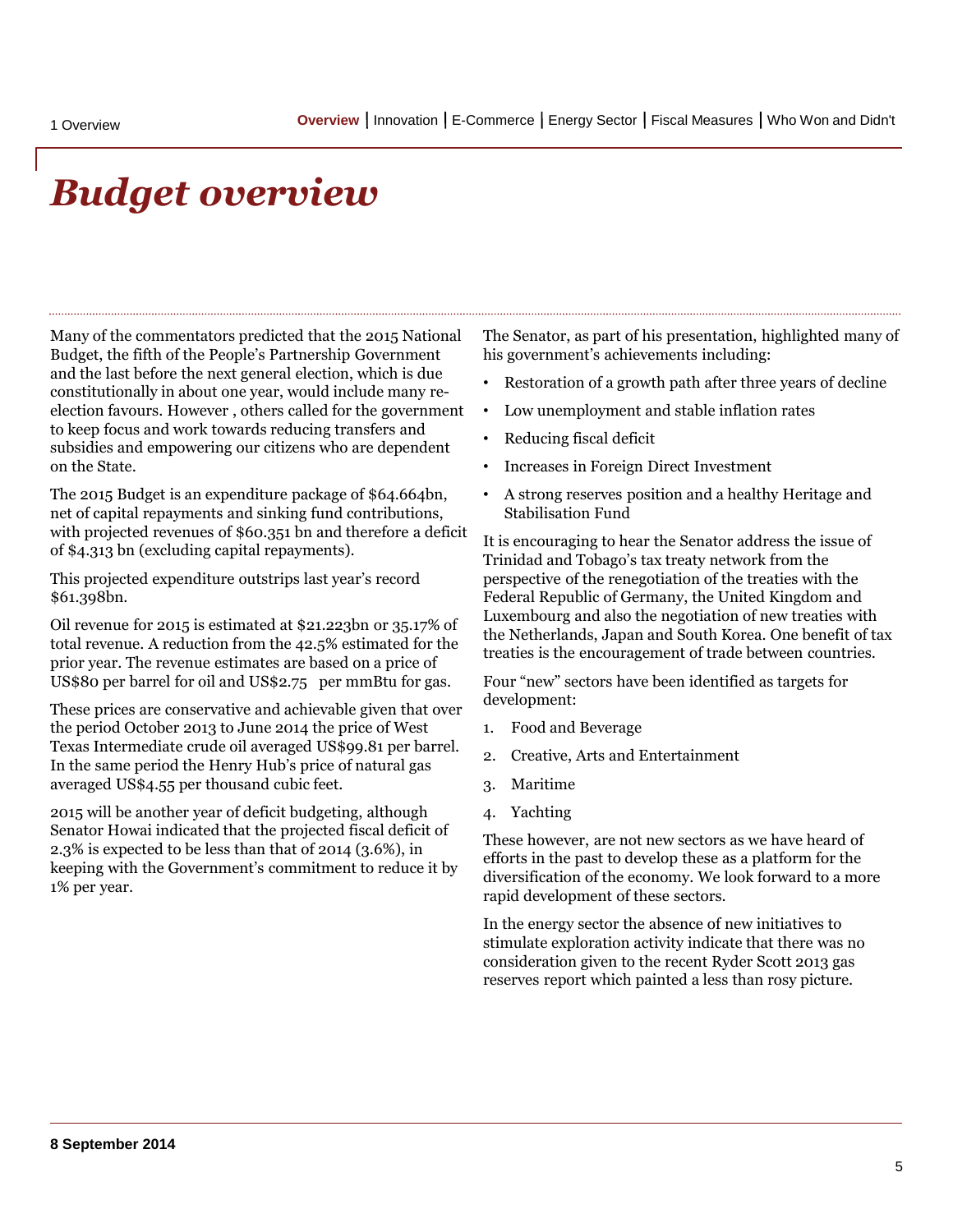### *Budget overview*

It appears, based on the Senator's statements, the Government is confident that the recent changes to the legislation, levels of investment and increased drilling activity will lead to improvements in the oil and gas reserves.

Although tax administration continues to be a major issue, no specifics were provided as to how/when the results of the 'modernisation' will become evident. It seems that the response to the industrial action and perhaps a related decline in tax collections is the offer of another tax amnesty. Undoubtedly, many taxpayers will welcome this initiative.

There are several measures in this budget that will appeal to the persons dependent on the State, including increases in disability grant, public assistance grant, senior citizens pension, pensions of retired public officers and the increase in personal allowance for individuals 60 years and over.

For some time the issue of bringing the self employed into the scope of the National Insurance Scheme has been discussed without putting in place the machinery to facilitate contributions by self employed persons. 2015 will potentially see the start of contributions by such persons and the payment of benefits to them facilitated by injections of funds by the government.

The initiatives introduced in the past to address the fuel subsidy have been limited and the Honourable Minister is introducing another measure in the form of the tax and VAT exemptions on hybrid and electric powered vehicles. It is widely accepted that the fuel subsidy at its current level is not sustainable and must be addressed in a meaningful manner but it does not appear that this will occur in fiscal 2015.

The 2015 budget is silent on some significant issues that have been mentioned in the past as needing consideration:

- Transfer pricing;
- Property tax;
- Formalisation of the treatment of assets transferred between related parties;
- Relief for the creation or acquisition of intangible assets as part of the facilitation of innovation.

We hope that the promised public consultation on tax reform will provide an effective forum for the ventilation and resolution of those and other issues plaguing the tax regime in T&T.



#### **8 September 2014**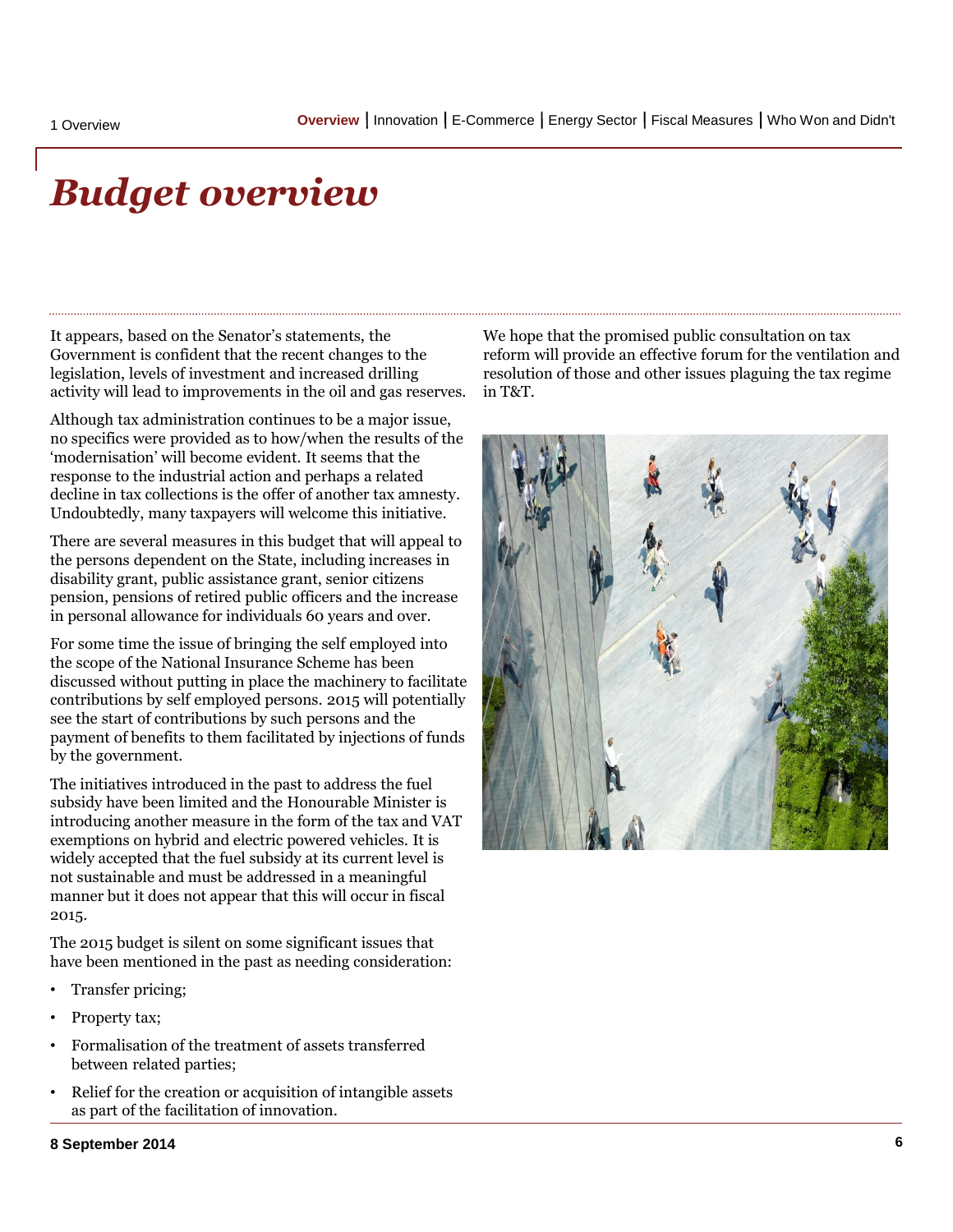## *Economic growth and innovation*

Senator Howai, at a recent Pre-Budget 2015 Forum hosted by the Employers Consultative Association (ECA), identified the five priority areas of his 2015 Budget as Crime, Law and Order; Food Security; Health Care Services and Hospitals; Economic Growth and Job Creation, Competitiveness and Innovation; and Poverty Reduction and Human Capital Development.

This article focuses on the key aspects of Economic Growth and Innovation. Michael Porter, in his 2015 presentation at the Arthur Lok Jack Graduate School of Business' Distinguished Leadership Conference, spoke of "the 100 little things" that Trinidad and Tobago (T&T) at the national level will have to emulate in order to catch up with countries like Singapore. To understand what outcome we should expect of those initiatives and the timeframes over which they are to be achieved we surveyed some "reliable sources" to understand the quantitative and qualitative natures of economic growth.

The Senator also quoted Moody's investors' service as forecasting 2.9% growth in 2014 and 3.2% in 2015. The critical issue is how do we gain a deeper and more meaningful understanding of those key indicators of economic progress.

#### **The Meaning of Development**

<span id="page-6-0"></span>Terrence Farrell in the book titled, "Under-Achieving Society" provides the following contrasting perspectives on economic growth and development - "Most people would understand and appreciate that while 'growth' refers to quantitative increase in output and income, the word 'development' implies more than this. As 'growth' in its biological sense means that the animals or plants get physically bigger, 'development' means that there are qualitative changes - faster, smarter, psychologically more mature, more capable of dealing with or adapting to the environment, more robust or resilient. Arguably, growth is a necessary but not sufficient condition for development. Farrell also provides this contrasting quotation attributed to Kari Levitt - " Development cannot be imposed from without. It is a creative social process and its central

nervous system, the matrix which nourishes it, is located in the cultural sphere. Development is ultimately not a matter of money or physical capital, or foreign exchange, but of the capacity of a society to tap the root of popular creativity, to free up and empower people to exercise their intelligence and collective wisdom."

With those key insights on the true nature of economic growth and development how are we to access real economic progress?

The key to the Government's initiative is the need to set the framework for long term sustainable levels of growth and development with a clear view of the roles, responsibilities, opportunities and threats of the public and private sectors respectively.

**Government by design:** Four principles for a better public sector is a 2013 study conducted by the Mc Kinsey Centre for Government Research. It is one such data based framework, providing practical examples of innovation in government which sits at the core of a nation's economic growth and development.

- **1. Better evidence for decision making** use of hard data and statistical analysis to inform decisions such as:
	- Collecting credible performance data
	- Benchmarking consistently against peers
	- Using data to design and improve interventions
- 2. **Greater engagement and empowerment of citizens**
	- Using innovative channels to make services more citizen centric
	- Soliciting citizens' input to improve public services
	- Tapping citizens to help deliver better services at lower cost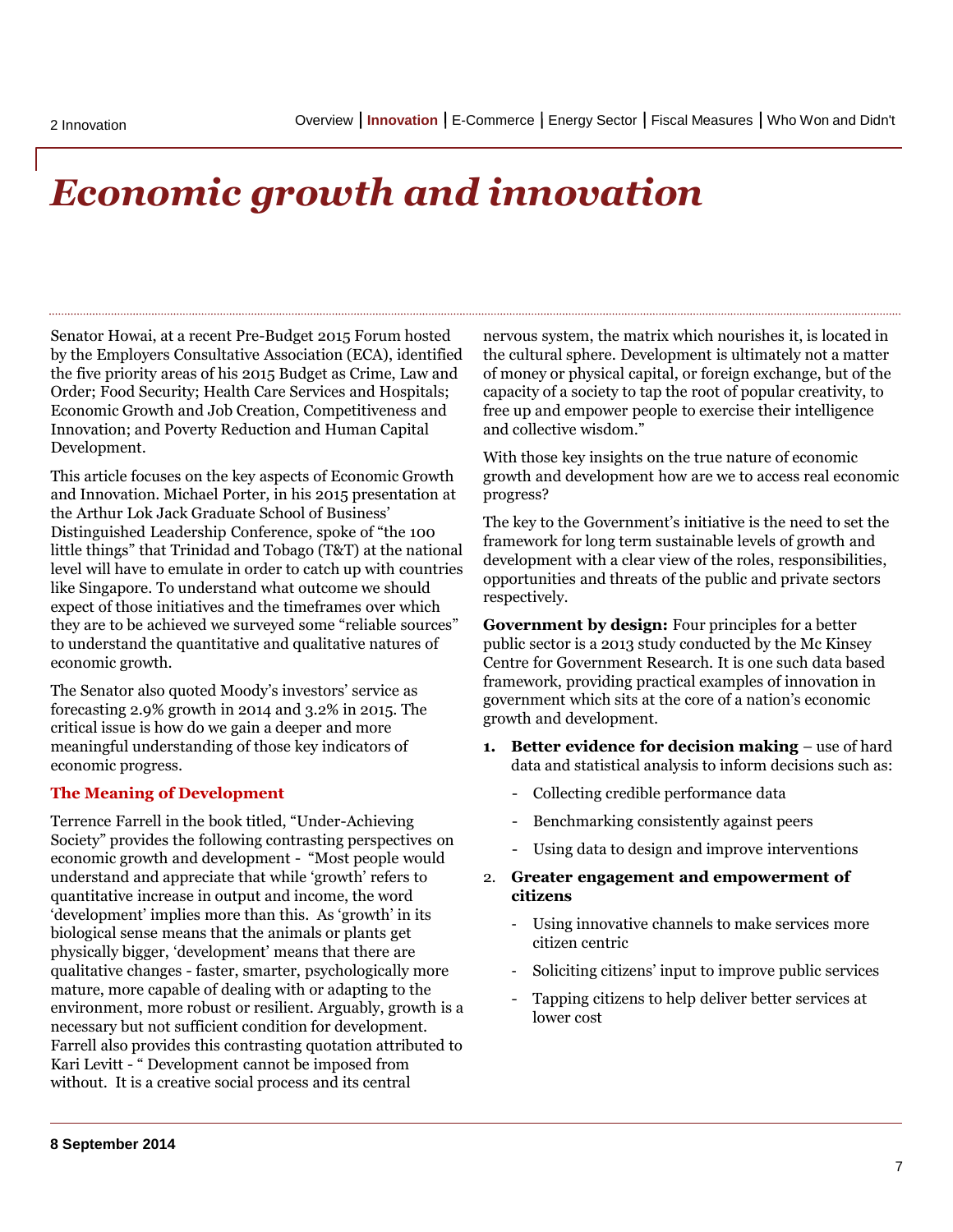## *Economic growth and innovation*

#### **3. Investment in expertise and skills building**

- Using adult learning capabilities to build core capabilities
- Developing specialised capabilities in critical sectors
- Sharpening strategic and risk management skills
- **4**. **Closer collaboration with private and social sectors**
	- Improving Government's procurement of goods and services
	- Unleashing Government's power as a provider of public goods
	- Refining Government's role as an economic shaper and integrator

The Government is one of the largest providers of goods and services in T&T. Therefore any innovation in the delivery of goods and services delivery can potentially have a significant impact on the level of productivity in the economy. A key component of T&T's diversification drive away from oil and gas dependency is preparation of future generations for a non-energy, knowledge based T&T economy. In this regard, the current Administration is to be commended for its investment in education in general and the continued support of the GATE programme.

Innovative ambitions and policies have to be adapted to diversification opportunities and levels of education. Support should be focused on promising diversification strategy in order to build a climate of self confidence through success stories which will then facilitate a broader reform process.

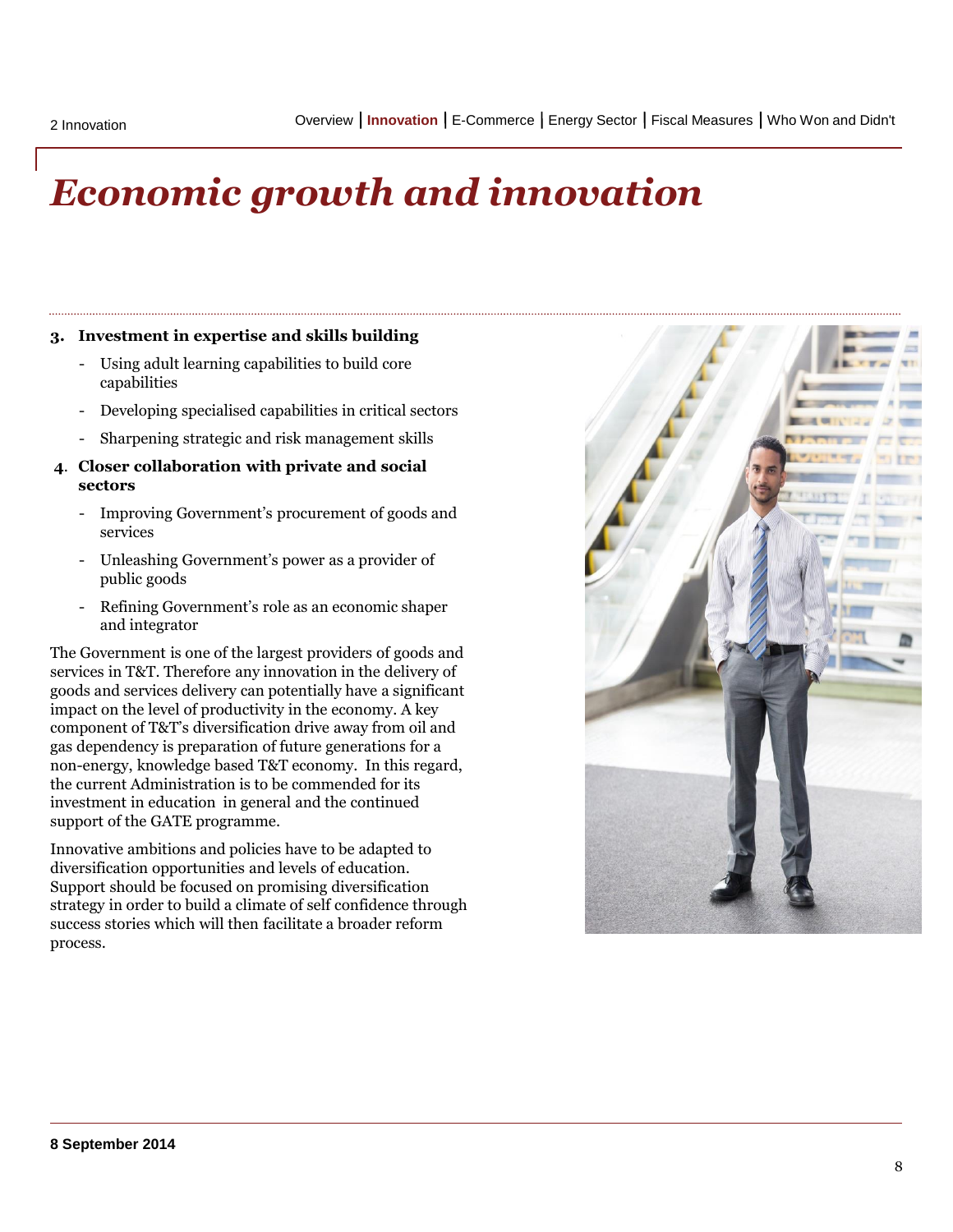# *Taxation of digital goods and services – the challenges*

#### **eCommerce - a new era**

According to recent statistics the Business to Consumer (B2C) e-commerce generated worldwide sales of US\$1,233bn in 2013 (2016 forecast is US\$1.92tn). Based on the same source, in the US only, there were 191m digital shoppers in 2013.

eCommerce however is not limited to the sale and purchase online of physical items. The sale of digital goods (intangible goods purchased electronically such as ebooks, songs, apps, ring tones, streamed movies and videos, etc.) and digital services (cloud computing services, distance learning, streaming, etc.) component is soaring:

- In 2008, ten million ebooks were sold in the United States versus 457m in 2012.
- Digital music album sales made up 43% of all album sales in the first six months of 2013. There were over 50bn audio and video streams in the first six months of 2013.
- According to Apple Inc., customers spent over US\$10bn in the appStore in 2013 and in December only they downloaded almost three billion apps.
- Netflix made more than US\$2.7bn in revenue from domestic streaming in 2013, which represents an increase of 26% over the prior year.

#### **Tax paradox**

Interestingly enough, governments and corporate data alike reveal that many tech companies are among the least taxed. For instance, over the last two years, the 71 technology companies in the Standard & Poors 500 stock-indexincluding Apple, Google, Yahoo and Dell - reported paying worldwide cash taxes at a rate that, on average, was a third less than other S&P companies.

<span id="page-8-0"></span>While various factors account for this discrepancy, this is a testimony that in many jurisdictions, the tax statutes are obsolete and thus inadequate when it comes to our modern digital economy.

This is the first in a series of articles intended to review how some more advanced jurisdictions are dealing with the challenges associated with the taxation of ecommerce from a Sales Tax and Corporation Tax standpoint and to outline the seeming deficiencies of our current tax laws in this regard. This article focuses on some aspects of Sales Taxes.

#### **Sales taxes**

Value Added Tax/General Consumption Tax and other Sales Taxes have been at the center of many a controversy in the on-going debate pertaining to the taxation of digital goods and services.

#### **United States of America**

In the US, the tax regime is very fragmented and varies drastically from one State to the other.

- Some States have made no change to their legislation but, instead, have issued bulletins and rulings taking the position that current laws and regulations are sufficiently broad to enable the State to tax the sale of digital goods
- Other States have enacted specific laws addressing the taxation of digital goods. For example: Digital goods attached to a tangible medium are almost always subject to tax. If electronically delivered or accessed, some States consider whether the same product can be purchased in tangible format. Other States expressly do not tax digital goods, but may have specific laws regarding the taxation of software.

At the Federal level, legislation seeking to establish a consistent framework for the taxation of digital goods and services was proposed with little success. For example, the Digital Goods and Services Tax Fairness Act of 2013 attempted to address the issues pertaining to the taxation of the digital economy. It defines the object of the tax and provides sourcing rules to avoid double taxation across States. This legislation is unlikely to become law in the near future.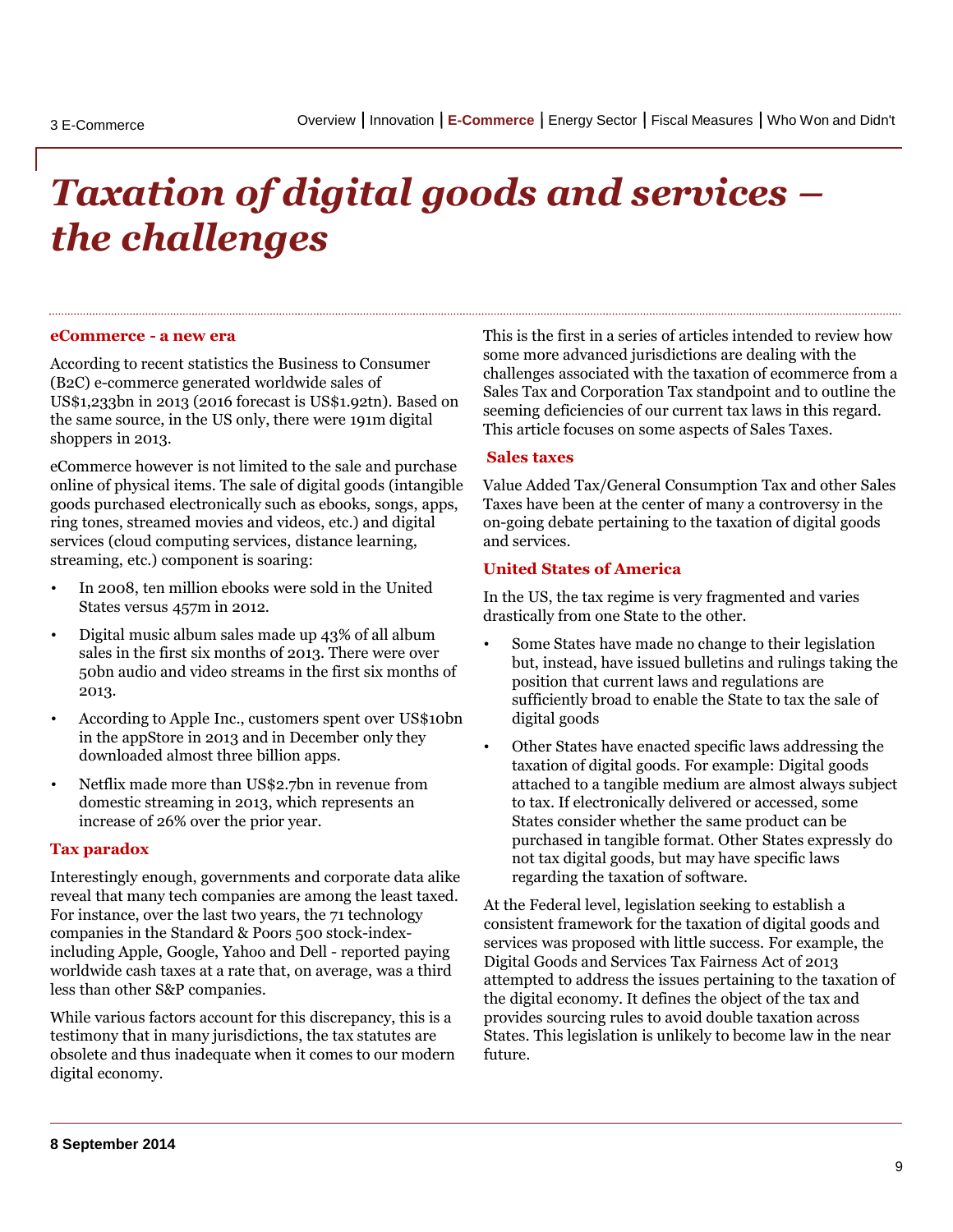# *Taxation of digital goods and services – the challenges*

#### **European Union (EU)**

The 2015 EU VAT legislation changes the place of supply and the country of taxation of "electronically supplied services" from the supplier's country to that where the customer resides (applied both intra EU and for transactions between EU and an external country). There is however a distance selling threshold element.

The EU commission is of the view that the taxation at the place of consumption which it will now move to, should apply globally and to all cross-border B2C transactions. In this regard, it is seeking to promote the extension of international tax treaties to consumption taxes and the amendment of model tax conventions.

The major difficulty with the application of the new EU legislation is, for the supplier who imposes the charge, to determine the country where the customer resides. To this end, the EU based on a series of scenarios (e.g. supply made from Wi-Fi spot, a hotel room, etc.) provided specific guidelines to identify where the customer are deemed to reside.

#### **Trinidad &Tobago**

In this segment we have focused on cross-border transactions where the customer is in T&T.

As a general rule the current T&T legislation already charges to VAT:

- the importation of goods into T&T
- the supply of goods by a non-resident supplier where the goods are in T&T at the time of the supply.
- the supply of services by a non-resident where these services are performed in T&T by a person who is in T&T at the time the services are performed.

Any collection of VAT on entry into T&T of digital goods cannot currently be managed by Customs and Excise due to the very nature of these intangible digital goods.

With respect to the imposition of VAT on local supplies, in the context of the digital economy, the issue arises as to whether the sale of digital items constitute a supply of goods or services for T&T VAT purposes. In some circles, the sale of digital items is treated as the sale of a "right or right to use intellectual property" or a "chose in action." Based on the T&T VAT Act these do not constitute a supply of goods or of services and thus fall outside of the scope of VAT.

With respect to the supply of digital services (e.g. streaming), in order to tax services supplied by a nonresident, the legislation requires the presence in T&T of the supplier of the service, at the time of provision of the service. In most scenarios, this criterion would not be met and such a supply would escape the charge.

Even if our legislators decide that they should not seek to impose a consumption tax on eCommerce (as the Bahamas is currently seeking to do in its VAT Bill which is currently before Parliament), it is essential that they issue a policy statement/guidelines on the issue to ensure certainty exists to facilitate a more predictable economic environment and promote investment.

#### **Sources:**

*http://www.statista.com/topics/871/online-shopping/*

*Are you paying the iTunes tax? by Melanie Hicken June 5, 2013*

*http://www.aicpa.org/Publications/TaxAdviser/2014June /Pages/SALT-JUNE2014.ASPX - Taxation of Digital Goods*

*http://www.nytimes.com/2012/04/29 - How Apple Sidesteps Billions in Taxes*

*European commission Directorate-General Taxation and Tax Administration Value Added Tax published 3 April 2014*

*commission expert group on taxation of the digital economy - Report dated May 28, 2014*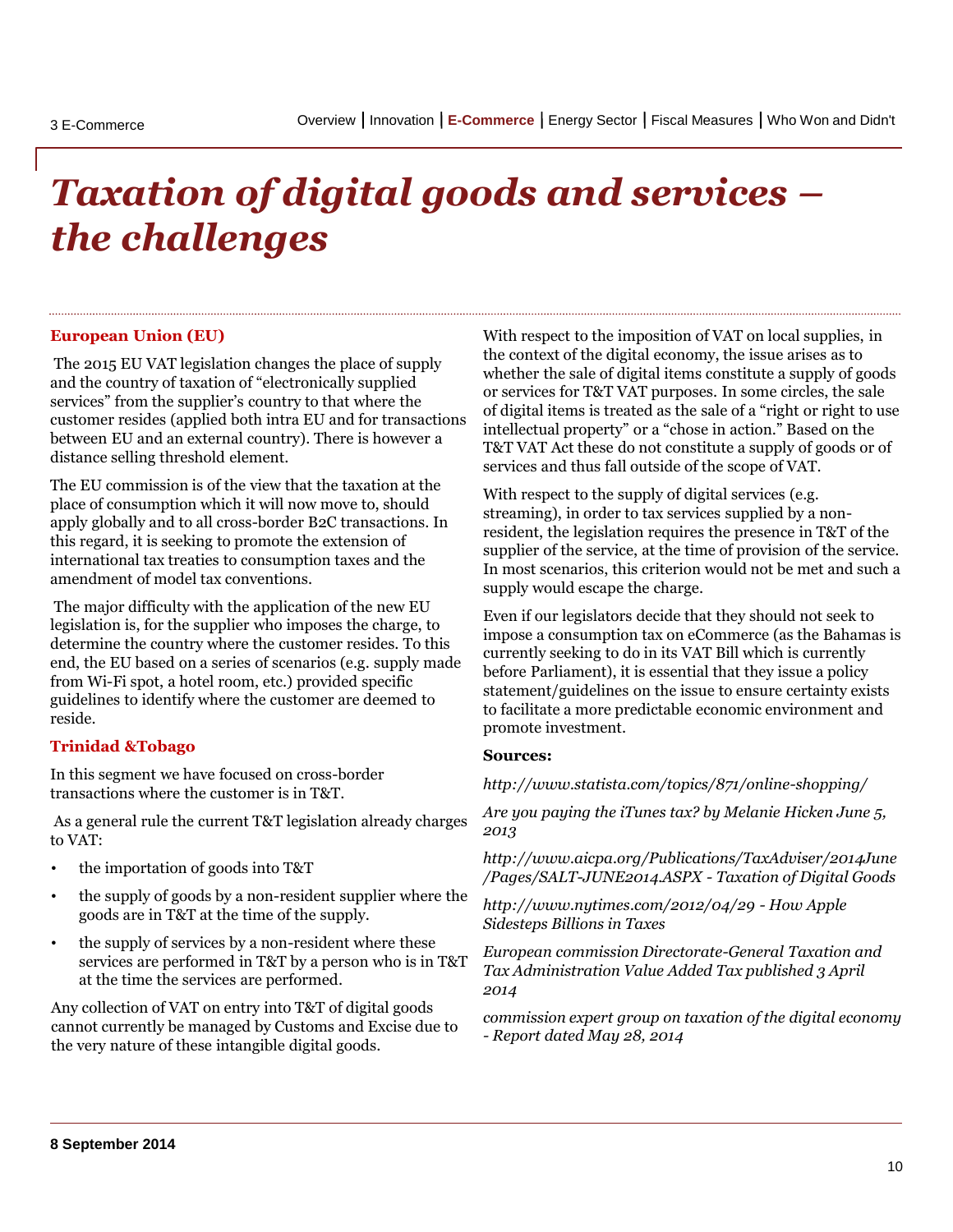## *Boosting exploration and production levels while encouraging downstream investment*

The recent presentation of the results of the Ryder Scott Non Associated Gas Reserves Certification for the year 2013 indicated the need to boost exploration.

The Ryder Scott report indicated that for the period under review proved gas reserves fell by 7%. This is the obvious corollary of producing proved reserves without sufficient activity or success in replacing them, or at least not at the same pace at which they are being produced.

Even though gas production has been on the decline for the past few years (as indicated in our pre-budget newsletter circulated on 2 September 2014) the replacement of proved reserves has not kept pace.

In one of his pre-budget presentations to the Employers Consultative Association (ECA), Senator Howai indicated that one of the areas of focus in the national budget for 2015 will be the strengthening and expansion of fiscal policies to boost energy exploration and production levels as well as encourage investment in downstream activities, specifically ammonia.

Senator the Honourable Kevin Ramnarine, Minister of Energy and Energy Affairs in his presentation at the delivery of the Ryder Scott Report pointed to the levels of foreign direct investment (FDI) over the period 2003 to 2013. Of particular interest were the increases since 2010. See table.

<span id="page-10-0"></span>The level of FDI in the energy sector is an indicator of investor confidence in Trinidad and Tobago (T&T) and specifically in the sector, and ought to indicate the level of exploration activity in the sector.

### **Foreign Direct Investment (FDI) in T&T For the period 2003 to 2013**

| Year       | FDI (US-\$m) |
|------------|--------------|
| 2003       | 808.3        |
| 2004       | 998.1        |
| 2005       | 939.7        |
| 2006       | 882.7        |
| 2007       | 830.0        |
| 2008       | 2,800.8      |
|            | 2009 709.1   |
| 2010       | 549.4        |
| 2011       | 1,831.0      |
| 2012p      | 2,452.9      |
| 2013p<br>. | 1,712.6      |

#### Source: Ministry of Energy and Energy Affairs

Some 47 wells were drilled during the period October 2013 to May 2014 compared to 64 in the comparative period of fiscal 2012/13. Forty seven of these were development wells while seven were exploration wells (Review of the Economy 2014).

Commercialisation of our reserves is critical and therefore it is necessary for T&T to boost exploration and production. However, there is no need to reinvent the wheel as other countries have faced a similar issues, and we can learn from their experiences.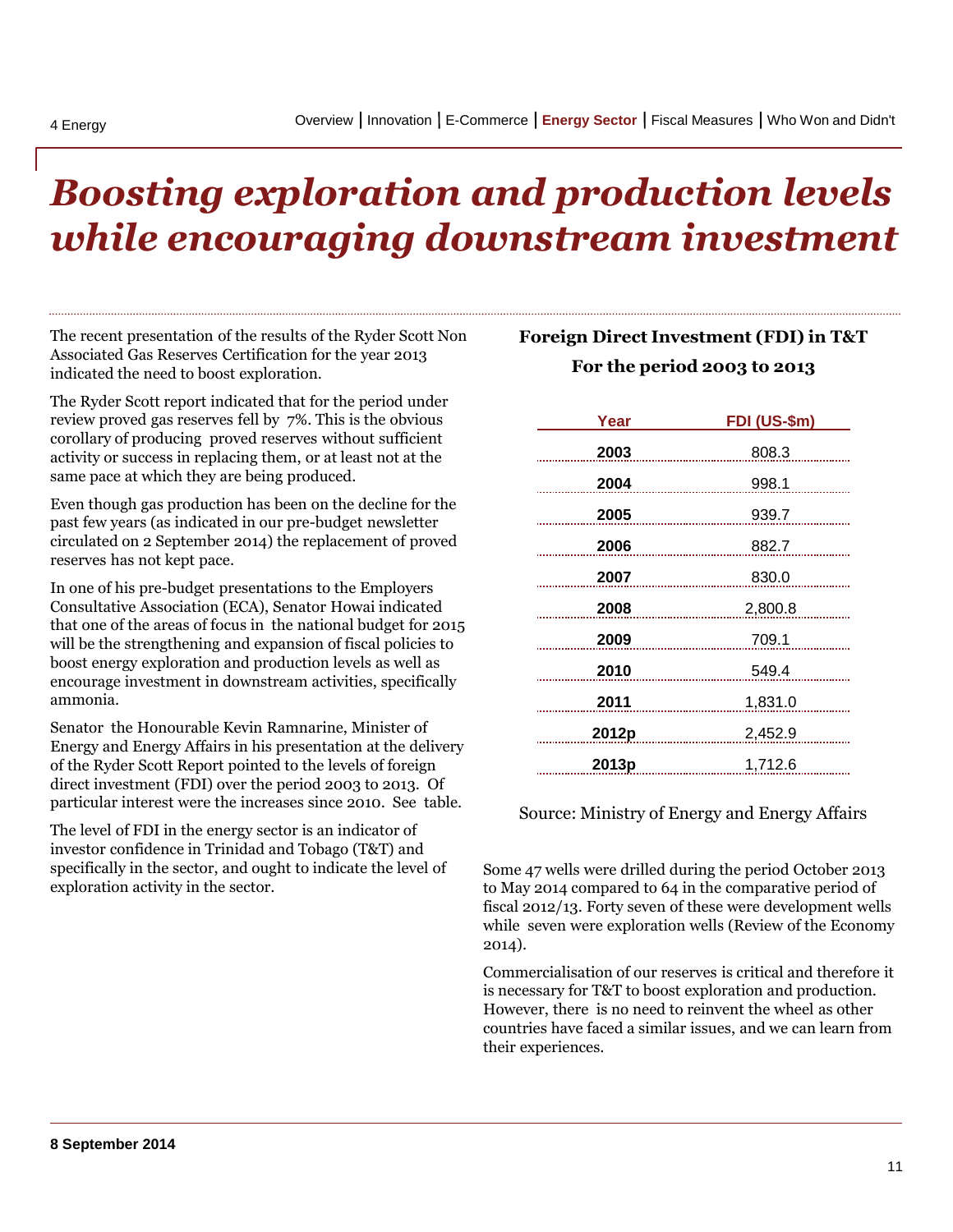## *Boosting exploration and production levels while encouraging downstream investment*

In an article entitled "Russia redesigns fiscal policy to boost oil E&P" in the Oil & Gas Journal (20 April 2009) the writer explained the actions taken to encourage exploration and production. He identified that in spite of significant increases in exploration expenses, work accomplished did not similarly increase but remained flat.

The major reasons advanced for the decreasing exploration attractiveness were an unfavourable fiscal system and the absence of stimulus to finance exploration activities.

To stimulate exploration activity by private companies, the Russians proposed to introduce tax credits or deductions for exploration expenses against the Mineral Extraction Tax (MET).

T&T may also do well to look at Norway in its effort to boost exploration. Faced with a slowdown in oil exploration the solution was found in taxation measures.

Similar to T&T, Norway is a country that is very reliant on oil and gas revenues and any slowdown in exploration has implications for the country's revenues.

Oil and gas companies in Norway benefit from a 78% rebate on every dollar spent on exploration in Norwegian waters.

This tax rebate initiative led to a significant increase in exploration activity which has translated into some spectacular discoveries that underpin the industry's future according to Guy Chazan in an article on the Financial Times (FT) website on 14 July 2014.

Access to finance can be a challenge to smaller producers and therefore such a rebate can prove to be particularly useful as security for borrowing.

The result of the introduction of this rebate according to Graham Stewart, chief executive of Faroe Petroleum as reported in the FT article is that "A country that was suffering from terminal decline in exploration, and therefore production and therefore tax revenue, has turned it around, all thanks to the government's innovation and creativity".

The upshot is projections of increased investment in the Norwegian upstream sector notwithstanding the introduction of a tax increase in 2013, the first petroleum tax increase in 20 years.

Compared to the current 100% deduction of exploration expenses in the year incurred, a rebate provides cash in hand to finance further exploration. There will be a significant time lag before the deduction of exploration expenditure has a cash flow impact for the oil company.

The UK has also sought to address the issue of boosting investment in the North Sea. Jessica Furseth wrote on the Interactive Investor website on 19 March 2014 that in order to boost North Sea oil and gas investment in the UK a new tax allowance was announced by Chancellor George Osborne in his budget speech. This tax allowance took the form of the exemption of a portion of a company's profits from the supplementary charge.

The exempt profits will equal at least 62.5% of qualifying capital expenditure incurred on the specified projects.

Onshore oil and gas exploration companies will also receive a similar profit exemption but in this case this will be 75% of qualifying capital expenditure incurred for onshore oil and gas projects.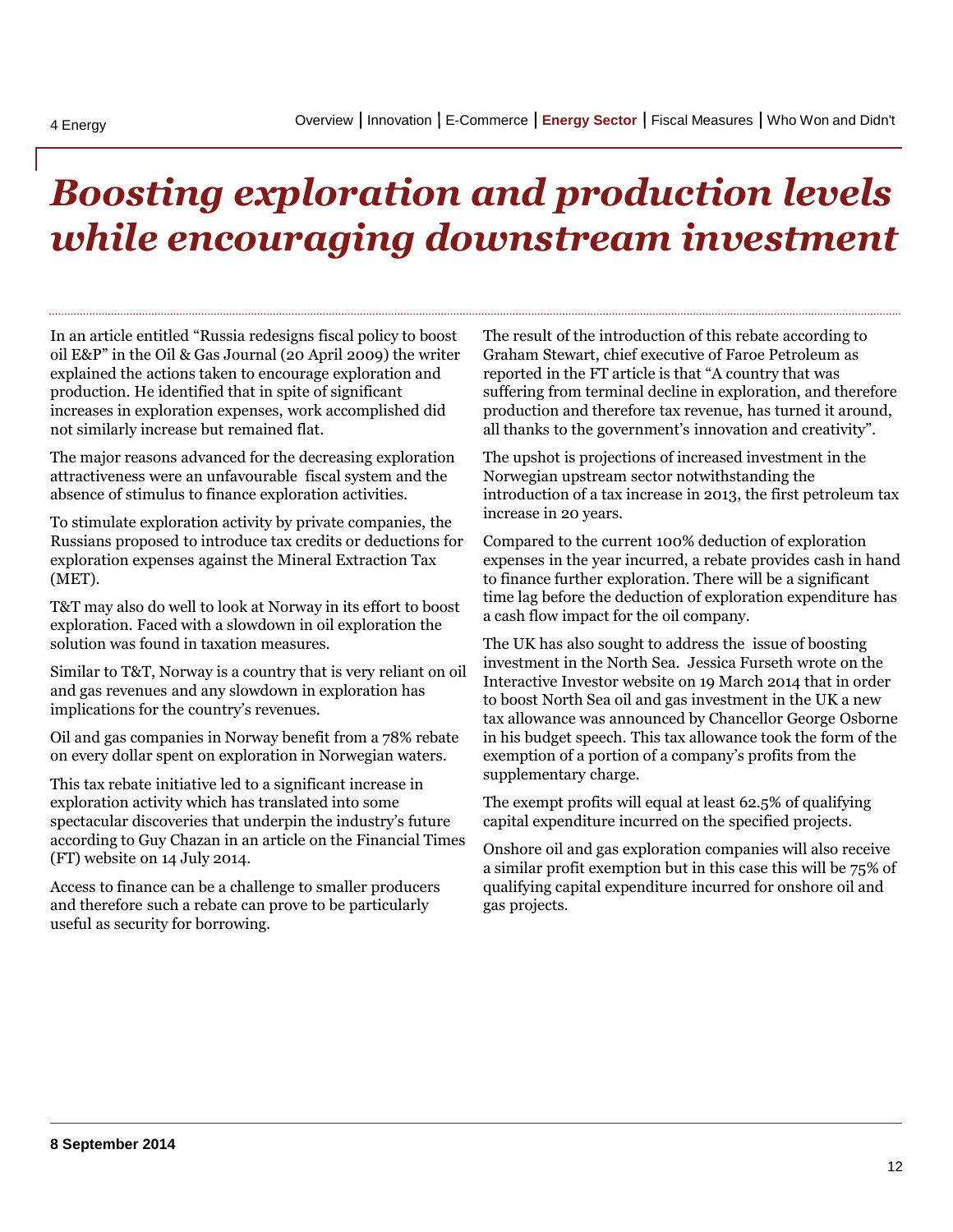## *Boosting exploration and production levels while encouraging downstream investment*

While considering what, if any, tax incentives ought to be introduced in T&T the following other factors should be considered to achieve the objective of increased investment in the sector:

- Government must work to establish a reputation as a predictable and reasonable tax collector
- Investors look for certainty in the legislation
- The introduction of a system for providing advanced rulings in a timely manner would promote certainty
- Simplify provisions of the legislation that create administrative difficulty
- Modernise the tax collection system to enable wider application of electronic payments and payments in foreign currencies

While it is understood that tax incentives are not the only or even the main factor in boosting the levels of exploration, they are not to be underestimated, and, as can be seen from the Russia, Norway and the UK experiences, such incentives can be used with reasonable success.

The Senator in delivering the 2015 National Budget has not introduced any new measures to boost exploration and production and encourage downstream investment. Instead he has articulated his confidence that starting 2017 "we shall see improved results arising out of the audit of our oil and gas reserves."

This confidence is based on the changes to the oil and gas tax regime over the past few years and the projected level of investment in the sector by the oil companies.

There is still need, however, to address the issues identified above and perhaps this can be included as part of the terms of reference of the Taxation Committee mentioned by the Finance Minister.

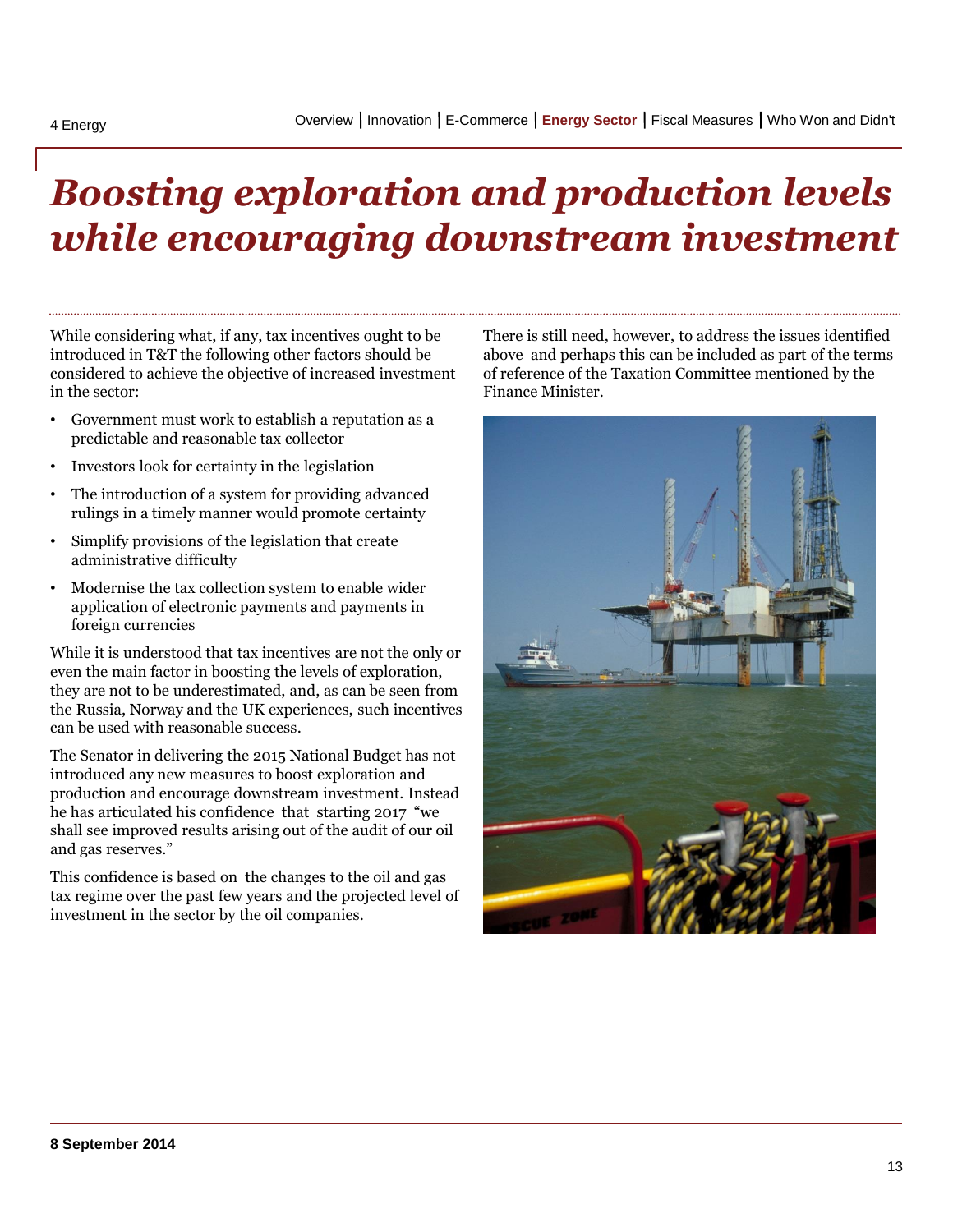# *Summary & Analysis of Fiscal Measures*

#### **Manufacturing**

Increased rebate and cap on production expenditure to 20% and US\$8m respectively on use of local labour in film, fashion and music sub sectors.

#### *Commentary*

*This incentive is geared towards attracting foreign investment in the film, fashion and music industries. While the incentive may attract foreign investment there will be a need for proper administration of the rebate programme.*

#### **Tax Administration/Amnesty**

Waiver of penalties and interest up to March 31, 2015 (for years of income up to 2013) for late filing of returns and payment of income tax, corporation tax, VAT, business levy and environmental levy.

Waiver of penalties on outstanding filings with the Registrar of Companies until 31 March 2015.

#### *Commentary*

*Having granted the last amnesty in 2011 the Government is once again utilising this mechanism presumably to address the remaining backlog and increase revenue collection. This was likely prompted in part by a decrease in revenue collection in fiscal 2014 due to the prolonged industrial action at the Board of Inland Revenue (BIR). While in the short term this will encourage compliance, the measure could have the effect of discouraging future compliance by creating the expectation of future amnesties.*

#### **Capital Market : Tax Deductible Bonds**

Introduction of savings bonds which are tax deductible up to \$5,000 per annum for a period of five years.

#### *Commentary*

<span id="page-13-0"></span>*Heeding the call to encourage investment and savings among the population, the Government is proposing to introduce bonds in smaller denominations with the additional benefit of a tax deduction for the investment.*  *We applaud this measure and trust that the return on the bonds will be reasonable and the measure will be introduced in a manner that allows for wide-scale participation, perhaps by using the extensive network of branches operated by our various financial institutions.* 

#### **Social Security Net**

Increase in social grants:

- Disability from \$1,500 to \$1,800
- Public Assistance increased by \$300 across all bands
- Personal allowance for persons 60 years and over from \$60,000 to \$72,000
- 12% increase in Servol Adolescent Programme and Parent Outreach Programme
- \$500 per month for one year for any child born to underprivileged parents

#### *Commentary*

*These measures will be welcomed by the persons who stand to benefit. The devil, as they say, will be in the details and the administration to avoid abuse and ensure that the benefits are received by the persons for whom they are intended.*

#### **Families of deceased Security Personnel**

\$1m Fund for estate of member of Protective services killed in the line of duty.

#### *Commentary*

*With the increase in crime and the slaying of members of the protective services in the line of duty this measure is a step in the right direction. While the financial contribution will not compensate for the loss of the family member it will provide future financial support and will be welcomed by the affected families.*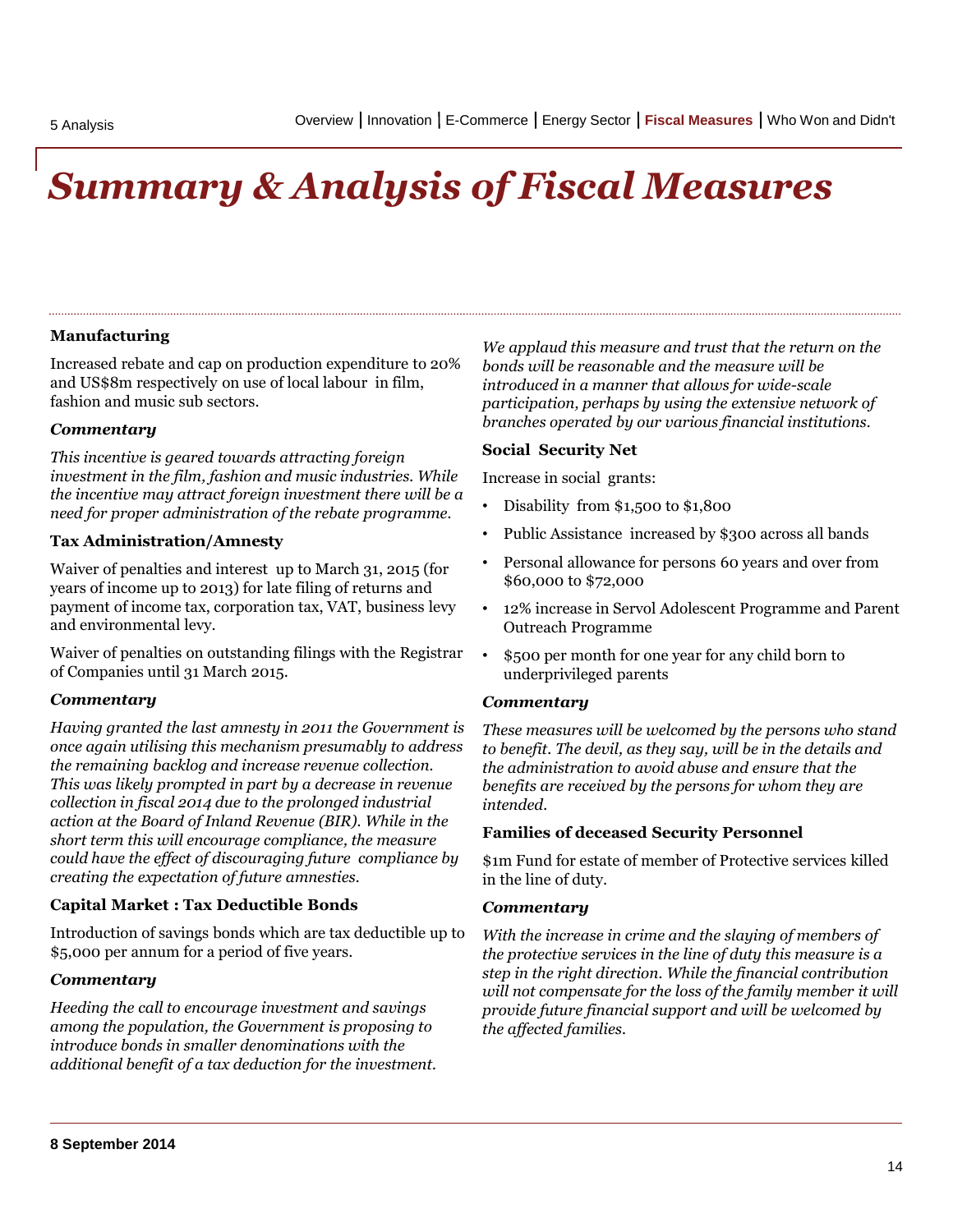## *Summary & Analysis of Fiscal Measures*

#### **Pensions**

- Increase in senior citizens pension by \$500 to \$3,500 per month with a cap of \$4,500 where pensioners are in receipt of other pensions.
- Increase by \$500 for public officers with a minimum of \$3,500 per month.

#### *Commentary*

*Old age pensioners and public officers have been clamouring for some relief and will see this as a step in the right direction.*

#### **Self Employed**

Inclusion of self employed under the National Insurance system.

#### *Commentary*

*This measure has been highlighted in previous budget speeches. While additional details with respect to administration have been provided by Senator Howai we wait to see whether the measure will be included in the next Finance Bill.*

#### **Registered Annuities**

Increase in deduction limit of contribution from \$30,000 to \$50,000.

#### *Commentary*

*This measure is aimed at encouraging savings for retirement among middle to high income earners and reducing the cost of a growing group of retired persons on the State's coffers. We welcome this initiative.* 

#### **Agriculture**

Measures geared at improving food security, including 50% rebate on cost of establishing or refurbishing an agroprocessing facility for approved products. The rebates will be to a maximum of \$100,000 and \$50,000 respectively.

#### *Commentary*

*This is a welcome measure in a sector that needs significant attention if we are to move towards greater self sufficiency in food production.*

#### **Road usage**

- Increase in fines by 50% for several traffic offenses.
- Reimbursement of motor vehicle tax and VAT to registered maxi taxi owners.

#### *Commentary*

*The proposed increase in fines will have no hope of curbing the lawlessness on our roads and reducing the high level of road fatalities unless there is consistent and adequate enforcement, which is seriously lacking.* 

*The repayment of the outstanding amounts will be appreciated by the maxi taxi owners.*

#### **Hybrid and Electric –powered Vehicles**

Exemption of motor vehicle tax and VAT on new or used hybrid and electric -powered vehicles two years or less for a period of five years.

#### *Commentary*

*The Government continues to seek to encourage an increase in the use of alternative energy. However, like other measures previously introduced the extent to which this measure will be embraced is doubtful. Further, it is not clear how beneficial this measure will be to the wider population given the prohibitive costs of these vehicles.*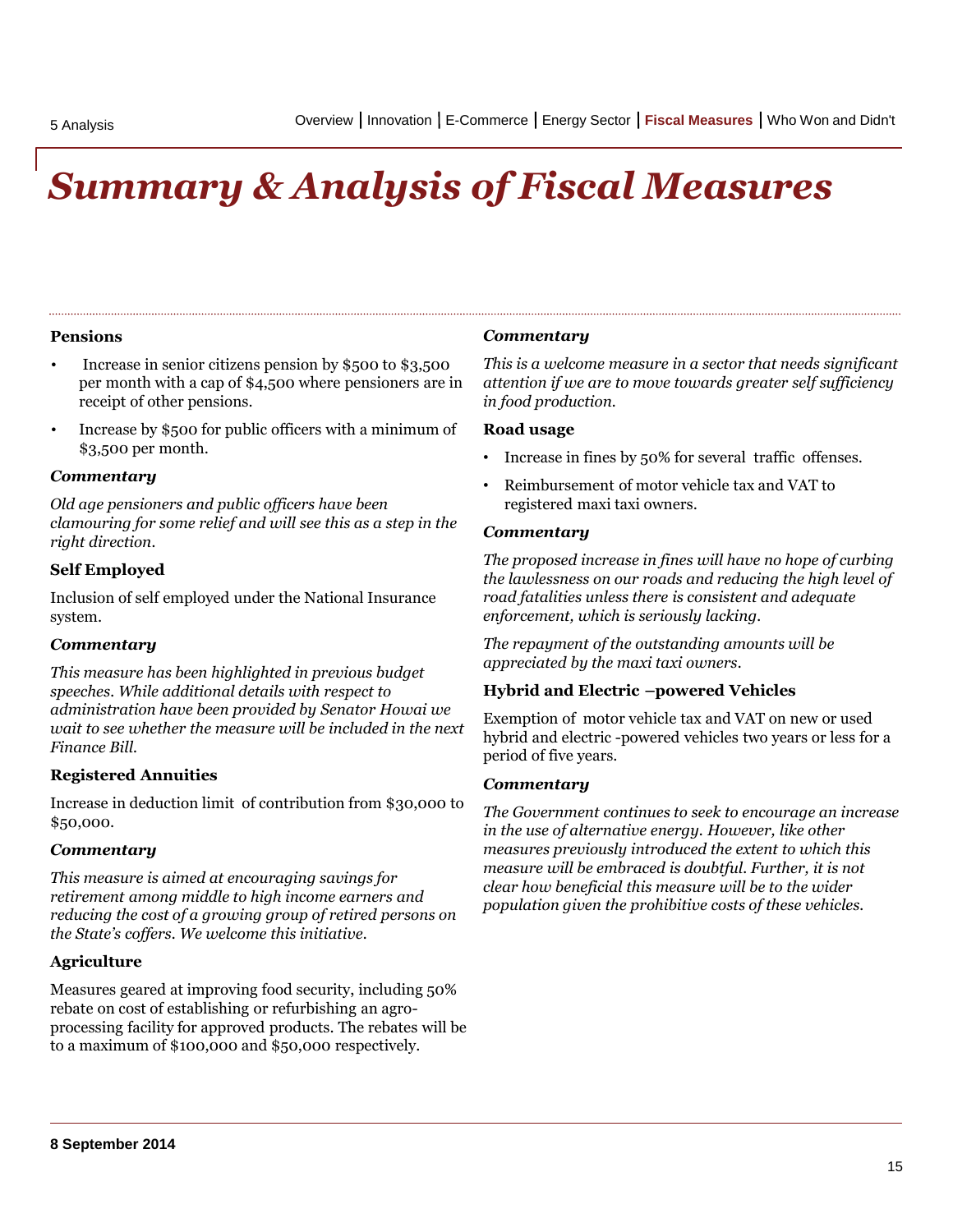## *Summary & Analysis of Fiscal Measures*

#### **Minimum Wage**

Increase minimum wage from \$12.50 to \$15 per hour.

#### *Commentary*

*This measure will increase the spending power of the low income earners and will be applauded by the Trade Union movement which has been clamouring for this over the years. However, the spin off effect is that this move can have inflationary consequences and will result in additional business costs for employers which may compel them to reduce their labour force.*

- **Housing**
- Expansion of mortgage programme by increasing qualifying property values and qualified income.
- Introduction of supplemental new mortgage programme for qualifying values and income.
- Increase in first time home owner allowance from \$18,000 to \$25,000 per annum.

#### *Commentary*

*Middle income earners will now be able to access a mortgage in keeping with the current market offering and at an affordable rate.* 

*The increase in the allowance for first time owners is welcomed. However, there is a need for clarification as to whether the allowance relates to the mortgage interest as stated by the Honourable Minister during his presentation.*

#### **Other Measures**

#### • **Caroni**

Distribution of reserve fund to pensioners and deferred pensioners on pro rata basis.

#### • **Mutual Fund Industry**

Amendment to the Unit Trust Corporation of Trinidad and Tobago Act 1981 in key operational areas in relation to its mutual fund business.

• **Trinidad and Tobago Heritage and Stabilisation Fund** 

Amendments to the Heritage and Stabilisation Fund Act 2007 Chapter 70:09.

#### • **Fair Share Programme**

Increase in procurement value from \$1m to \$1.5m.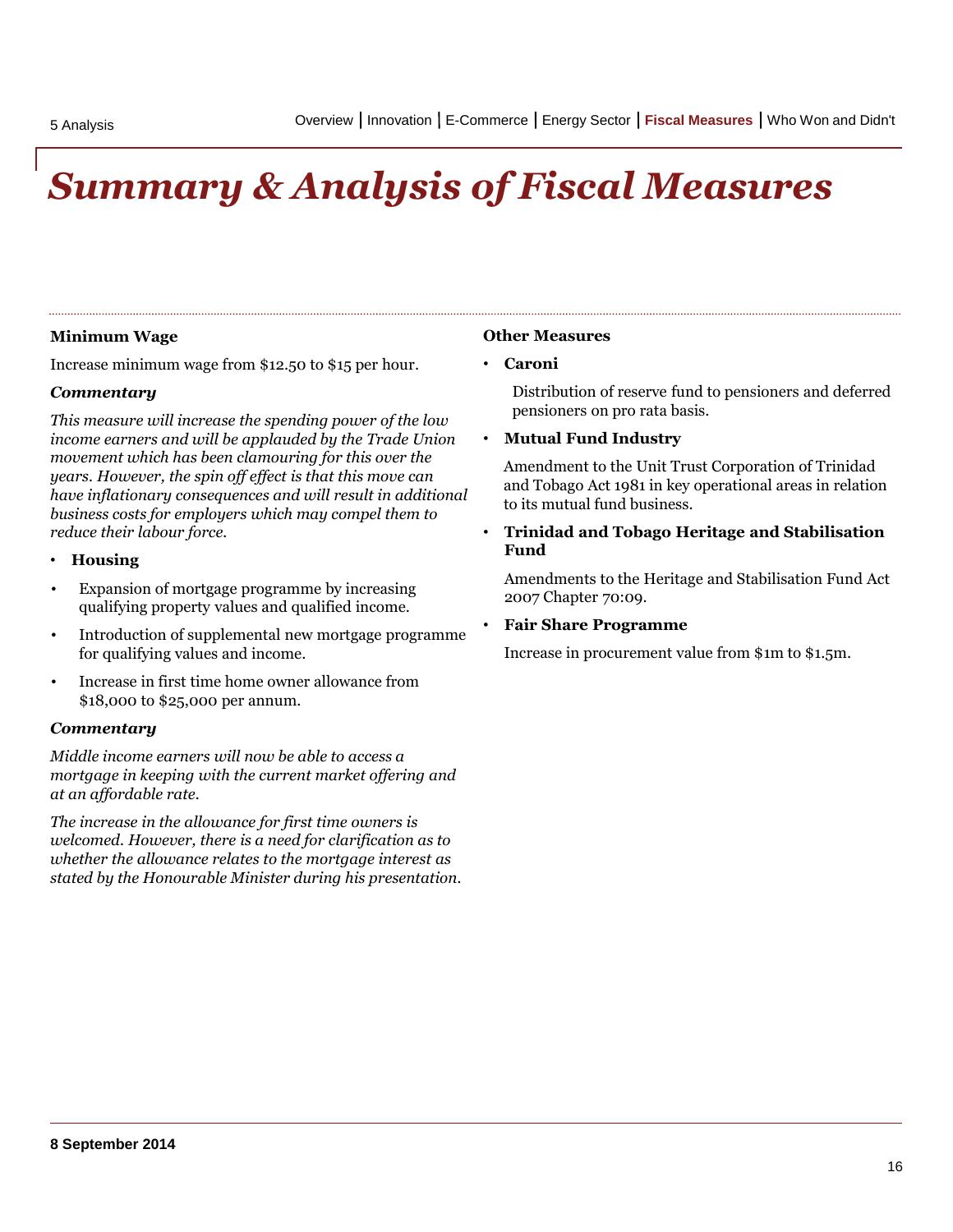## *Who won and who didn't*

### *Some highlights include:*

### *Who won*

### *Who didn't*

### **Families**

#### *Low Income Families*

- Increase in Minimum Wage (\$12.50 to \$15.00)
- "Baby Grant" \$500 per month for one year for a child born to underprivileged parents
- Increase in First Time Home Owners Allowance from \$18,000 to \$25,000 as of 1 January 2015
- 2% mortgage rate for properties up to \$850k

#### *Middle Income Earners*

- Increase in tax-deductible amount for BIR -approved annuities (from \$30,000 to \$50,000)
- Self-employed persons to become entitled to National Insurance benefits
- Tax-deductible savings bonds
- Mortgage interest rate at 5% for properties valued at \$850,000 to \$1.2m

#### *Senior Citizens*

- Increase in personal allowance from \$60,000 to \$72,000
- Increase in Old Age Pension (\$3,000 to \$3,500)

#### **Generation Y**

The significant increase in social welfare in the absence of contributions by the persons to benefit will be financed by the current and future workforce



### **Local Businesses**

#### **Significant incentives for:**

- Food and Beverage industries, Creative industries (fashion, film and entertainment), Maritime sector and Yachting industry, Housing developers, Tourism industry, Innovators
- <span id="page-16-0"></span>• Companies with outstanding tax liabilities

#### **Employers**

Increase in minimum wage

#### **The Environment**

The measures adopted fail to stem the dependence on fossil fuels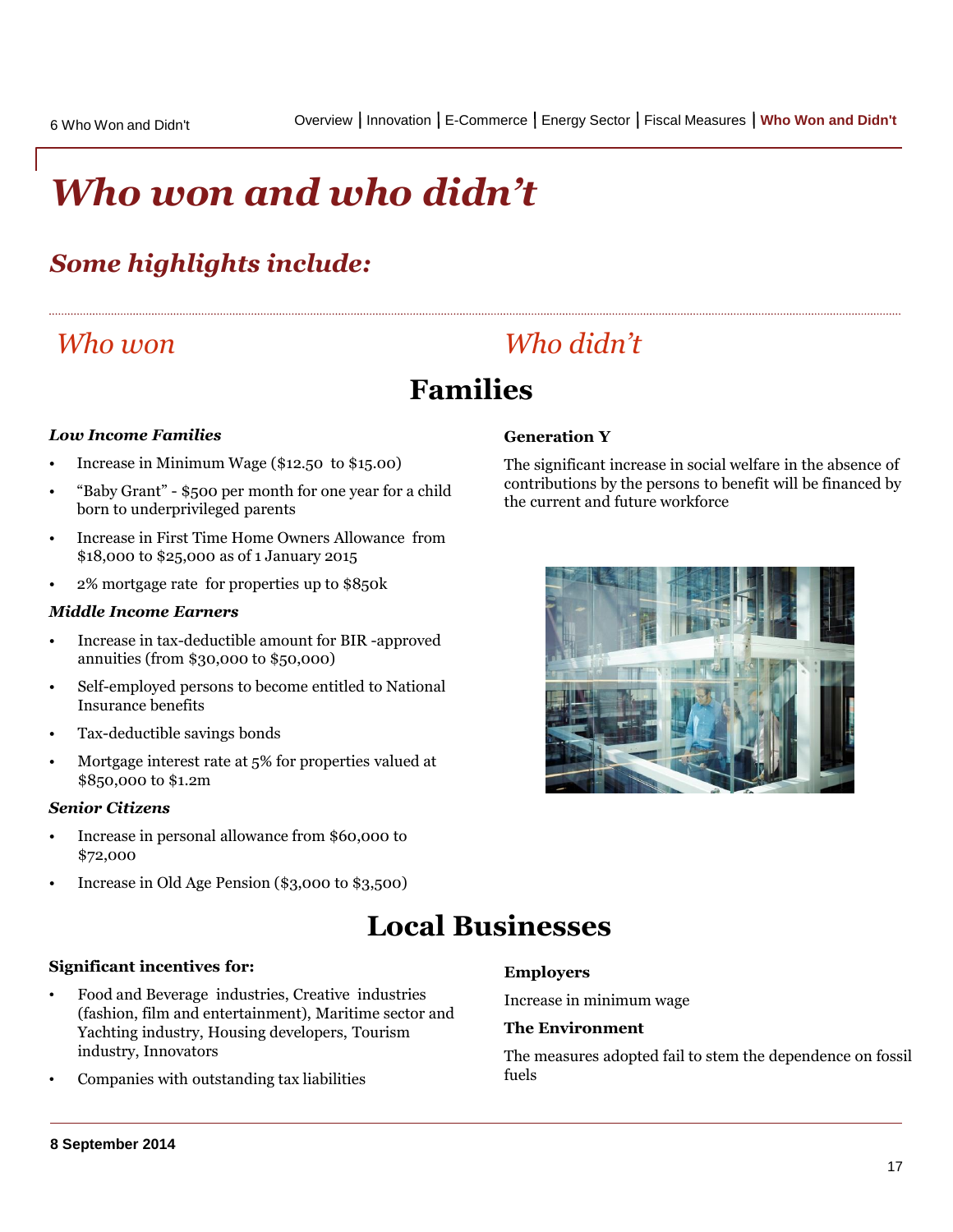## *Revenue & Expenditure over the five year period*

#### **Expressed in \$TT (millions)**

|                                              | 2010/2011         | 2011/2012         | 2012/2013        | 2013/2014<br>(Note 1) | 2014/2015<br>(Note 2) | Total              |
|----------------------------------------------|-------------------|-------------------|------------------|-----------------------|-----------------------|--------------------|
| <b>Total Revenue</b>                         | 45.610.4          | 47.622.1          | 50.730.4         | 57.158.3              | 57.477.1              | 258.598.3          |
| <b>Total Expenditure</b>                     | 47.689.1          | 49.760.1          | 52.981.0         | 59.551.1              | 60.129.1              | 270.110.4          |
| - Transfers and<br><b>Subsidies (Note 3)</b> | 25.714.5<br>(54%) | 26.819.3<br>(54%) | 27,061.1(51%)    | 31,702.1(53%)         | 31.019.5<br>(52%)     | 142.316.5<br>(53%) |
| - Personnel<br><b>Expenditure (Note 4)</b>   | 6.755.3<br>(14%)  | 6.858.7<br>(14%)  | 8.764.5<br>(17%) | 8.473.9<br>(14%)      | 8.718.8<br>(15%)      | 39.591.2<br>(15%)  |
| <b>Surplus/ (Deficit)</b>                    | (2,078.7)         | (2, 138.0)        | (2,250.6)        | (2,392.8)             | (2,652.0)             | (11, 512.1)        |

**Source**: Republic of Trinidad and Tobago - Draft Estimates of Revenue for the Financial Year ( prepared by Ministry of Finance)

- **Note 1** Revised Estimates
- **Note 2** Estimates
- **Note 3** The Transfers and Subsidies portion of Total Expenditure as a % of Total Expenditure
- **Note 4**  Wages and salaries of Total Expenditure as a % of Total Expenditure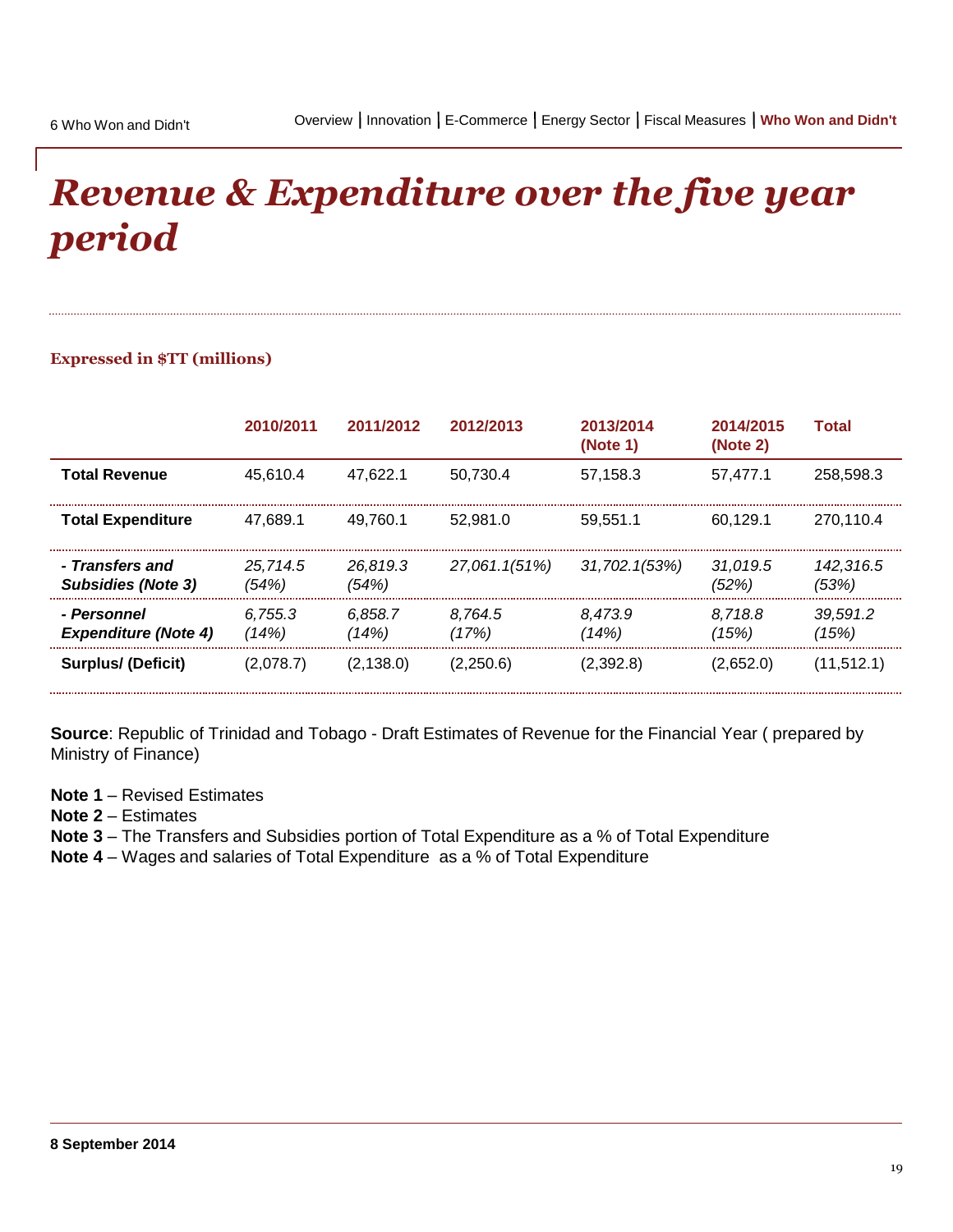# *Government's Vision: "Innovation for lasting prosperity"*

#### **Government's Seven Development Pillars**

- Pillar 1: People-Centred Development We need everyone and all can contribute
- Pillar 2: Poverty Eradication and Social Justice Preference for Poor and Disadvantaged
- Pillar 3: National and Personal Security- Human Security for Peace and Prosperity
- Pillar 4: Information and Communication and Technologies – Connecting T&T and Building the New Economy
- Pillar 5: A more diversified, knowledge Intensive economy – Building on the native genius of our people
- Pillar 6: Good Governance People Participation
- Pillar 7: Foreign Policy- Securing our place on the World

#### **Government's Five Strategic Priorities**

- Priority 1: Crime, Law and Order
- Priority 2: Agriculture and Food Security
- Priority 3: Healthcare Services and Hospitals
- Priority 4: Economic Growth, Job Creation, Competitiveness and Innovation
- Priority 5: Poverty Reduction and Human Capital Development

Source: National performance Framework 2012 -2015, Ministry of Planning and Sustainable Development, Government of the Republic of Trinidad and Tobago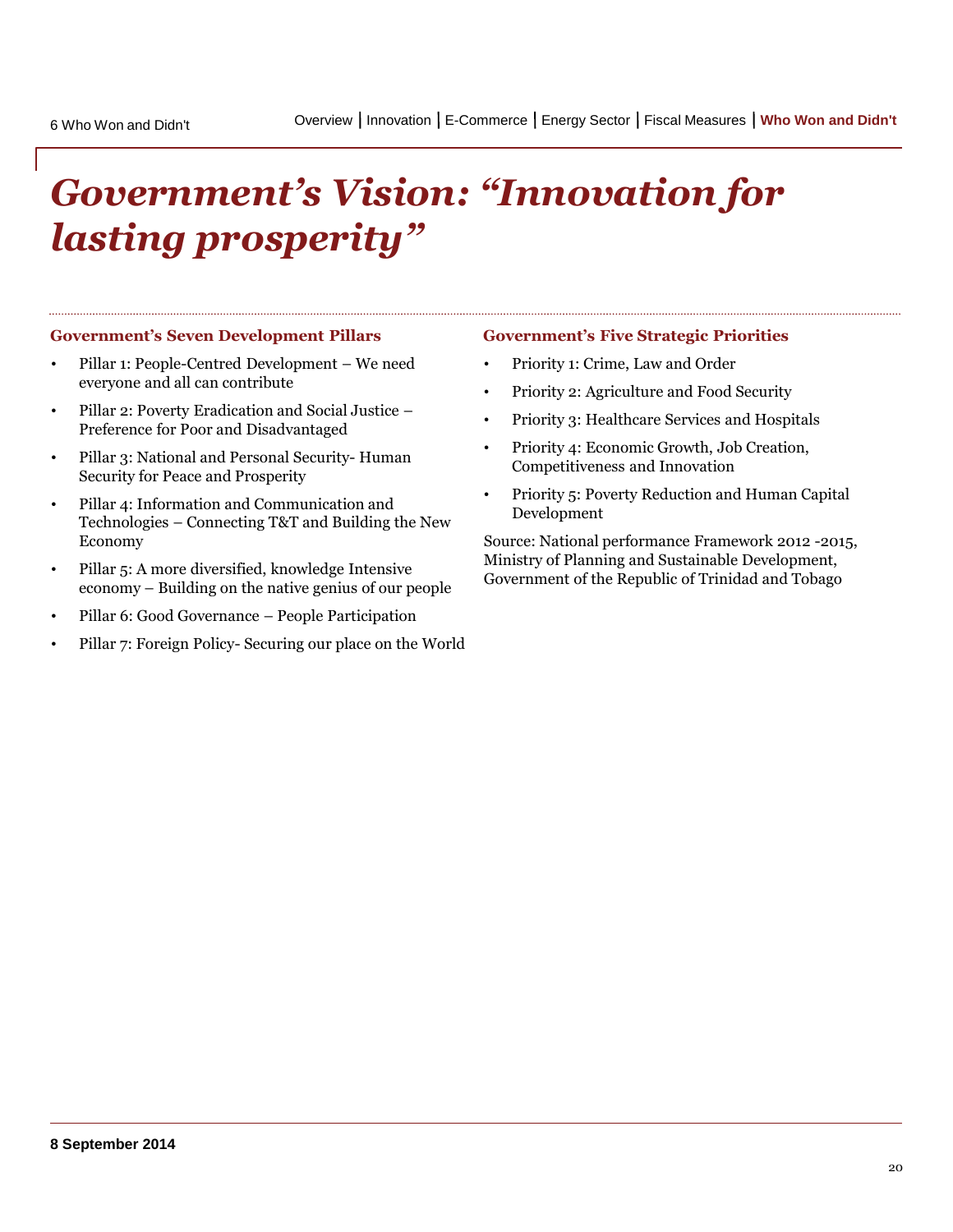## *Tax facts*

|                                                                         | 2015                    |      | 2014                   |      | 2013                    |      |
|-------------------------------------------------------------------------|-------------------------|------|------------------------|------|-------------------------|------|
| <b>Income Tax</b>                                                       |                         |      |                        |      |                         |      |
| <b>Allowances/ Deductions</b>                                           |                         |      |                        |      |                         |      |
| Severance Pay                                                           | 300,000                 |      | 300,000                |      | 300,000                 |      |
| Alimony paid                                                            | No Limit                |      | No Limit               |      | No Limit                |      |
| Personal Allowance                                                      | 60,000 / 72,000 (1)     |      | 60,000                 | (1)  | 60,000                  | (1)  |
| <b>Tertiary Education Allowance</b>                                     | 60,000                  | (2)  | 60,000                 | (2)  | 60,000                  | (2)  |
| Pension/Deferred Annuity                                                | 50,000                  | (3)  | 30,000                 | (3)  | 30,000                  | (3)  |
| National Insurance                                                      | 70% (3)                 |      | 70%                    | (3)  | 70% (3)                 |      |
| First Time Homeowner allowance                                          | 25,000                  | (4)  | 18,000                 | (4)  | 18,000                  | (4)  |
| Covenanted donations to charity                                         | 15% of Total Income     | (5)  | 15% of Total Income    | (5)  | 15% of Total Income     | (5)  |
| CNG Kit and Cylinder Tax credit                                         | 25% of total cost       |      | 25% of total cost      |      | 25% of total cost       |      |
| Solar Water Heating Equipment                                           | 25% of total cost       |      | 25% of total cost      |      | 25% of total cost       |      |
| Tax deductible Bonds                                                    | 5,000(16)               |      | N/A                    |      | N/A                     |      |
| <b>Corporation Tax</b>                                                  |                         |      |                        |      |                         |      |
| Corporation Tax Rates (Petrochemicals)                                  | 35%                     |      | 35%                    |      | 35%                     |      |
| Corporation Tax Rates (Other)                                           | 25%                     |      | 25%                    |      | 25%                     |      |
| Small and Medium Size (SME)                                             | 10% (6)                 |      | 10% (6)                |      | 10%                     | (6)  |
| Business Levy (On Gross Sales & Receipts)                               | 0.20%                   |      | 0.20%                  |      | 0.20%                   |      |
| Green Fund Levy (On Gross Sales & Receipts)                             | 0.10%                   |      | 0.10%                  |      | 0.10%                   |      |
| <b>Initial Allowance</b>                                                | 90%                     |      | 90%                    |      | 90%                     |      |
| Art and Culture/ Sportsmen/Sporting Activities                          |                         |      |                        |      |                         |      |
| Audio / Visual / Video Production allowance                             | $3,000,000$ (7)         |      | 3,000,000              | (7)  | $3,000,000$ (7)         |      |
| <b>Fashion Allowance</b>                                                |                         | (7)  |                        | (7)  |                         | (7)  |
| Production Company Allowance                                            |                         | (8)  |                        | (8)  |                         | (8)  |
| Covenanted donations to charity                                         | 15% of total income (5) |      | 15% of total income    | (5)  | 15% of total income (5) |      |
| Employees training / retraining                                         | 150% uplift (9)         |      | 150% uplift (9)        |      | 150% uplift (9)         |      |
| <b>Petroleum Taxes</b>                                                  |                         |      |                        |      |                         |      |
| <b>Petroleum Profits Tax</b>                                            |                         |      |                        |      |                         |      |
| - Shallow water (shelf/block)                                           | 50%                     |      | 50%                    |      | 50%                     |      |
| - Deep water block                                                      | 35%                     |      | 35%                    |      | 35%                     |      |
| Unemployment levy                                                       | 5%                      |      | 5%                     |      | 5%                      |      |
| Supplemental Petroleum Tax                                              | Base & sliding scale    |      | Base & sliding scale   |      | Base & sliding scale    |      |
| Changes to capital allowances were introduced effective January 1, 2014 |                         |      |                        |      |                         |      |
| <b>Investment Income</b>                                                |                         |      |                        |      |                         |      |
| <b>Local Dividends Received</b>                                         | Exempt                  |      | Exempt                 |      | Exempt                  |      |
| Interest Received (individuals)                                         | Exempt                  |      | Exempt                 |      | Exempt                  |      |
| Gains or Profits from sale of residential house site                    | Exempt (14)             |      | Exempt (14)            |      | Exempt (14)             |      |
| Sale / Rental income from commercial buildings/car parks                | Exempt (14)             |      | Exempt (14)            |      | Exempt (14)             |      |
| <b>Value Added Tax</b>                                                  |                         |      |                        |      |                         |      |
| <b>Registration Threshold</b>                                           | 360,000                 | (10) | 360.000                | (10) | 360.000                 | (10) |
| VAT Exemptions on Offshore Equipment                                    | Yes (11)                |      | Yes (11)               |      | Yes (11)                |      |
|                                                                         |                         |      |                        |      |                         |      |
| <b>Alternative Energy Incentives</b>                                    |                         |      |                        |      |                         |      |
| Wear and Tear Allowance (CNG)<br>Wear and Tear Allowance (Solar & Wind) | 130% (12)<br>150% (13)  |      | 130% (12)<br>150% (13) |      | 130% (12)               |      |
| Motor Vehicle Import Duty Relief (CNG vehicles)                         | 50%                     |      | 50%                    |      | 150% (13)<br>50%        |      |
| Hybrid and Electric-powered Vehicles                                    | VAT & Tax exemption     | (15) | N/A                    |      | N/A                     |      |
|                                                                         |                         |      |                        |      |                         |      |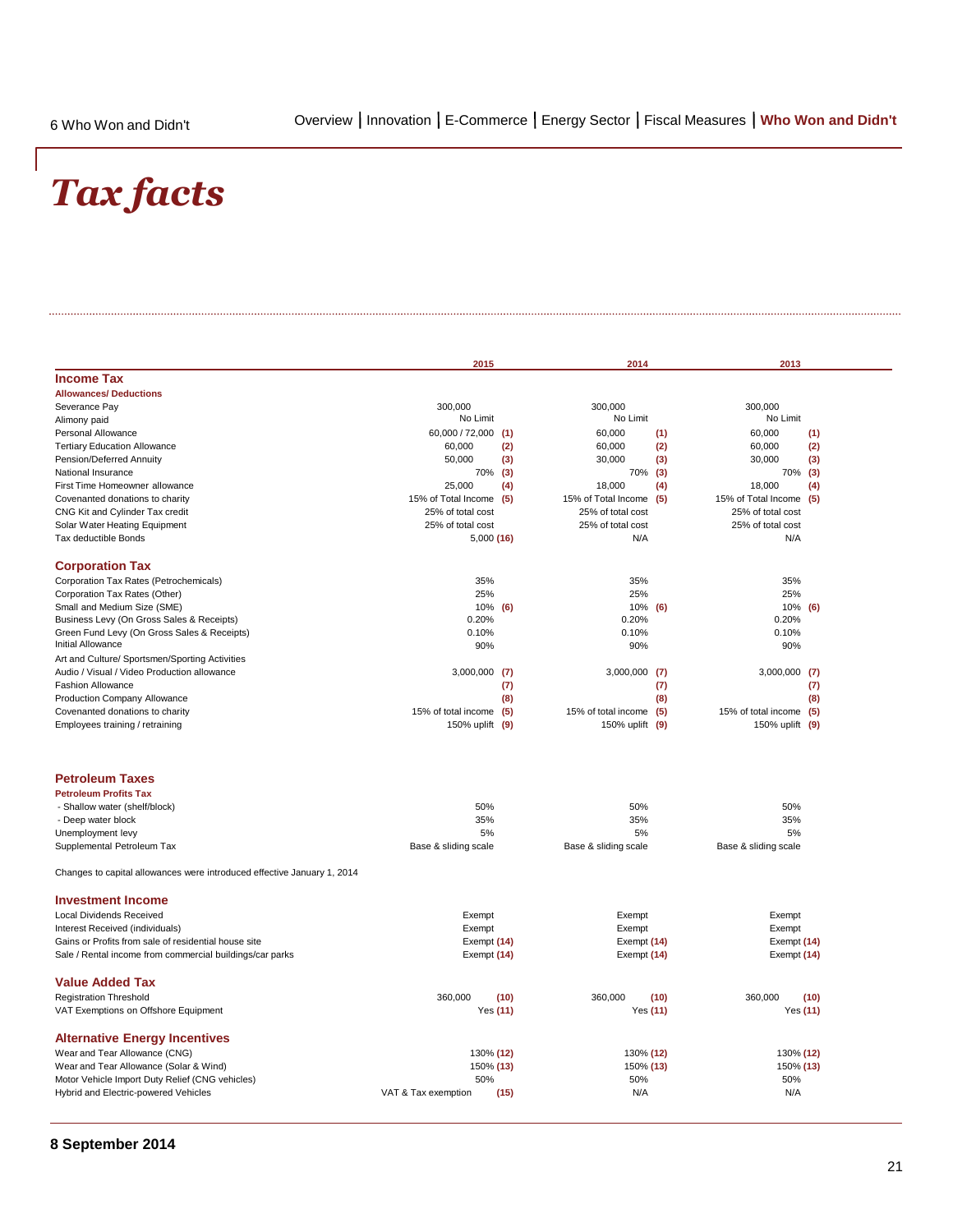### *Tax facts* **Notes**

(1) \$72,000 personal allowance for individuals aged 60 and over

(2) For attendance at foreign Universities not GORTT Funded

(3) Maximum increased from \$30,000 to \$50,000 in 2015 in respect of approved deferred annuities, pension and NIS contributions

(4) First-time homeowners for five years with effect from the date of acquisition

(5) Covenanted donations to charity include an approved sporting body, charitable organisation and/or The Children's Life Fund

(6) 10% rate would apply to listed SMEs - 0% tax rate for five years applies to "approved small

companies" as per the provision of Section 16A of the Corporation Tax Act

(7) Tax deduction up to a maximum of \$3m. Aggregate of all claims restricted to \$3m. The relief in respect of the contributions to the fashion industry is 150% of the expenditure.

(8) Allowance only available to production companies

(9) Effective 1 January 2013, 150% uplift of expenses reasonably incurred in the training and retraining of employees of the company

(10) Effectively \$30,000 per month

(11) Offshore Equipment relates to offshore drilling rigs, drilling ships and other vessels associated with offshore activity in the Energy Sector

(12) Wear and tear allowance available at 130% of cost of acquiring plant and

machinery and equipment for the purpose of providing a CNG kit and cylinder

installation service or on the acquisition and installation in a motor vehicle of a CNG kit and cylinder

(13) Effective 1 January 2011, allowance based on plant and machinery, parts and

materials for manufacture of solar water heaters/ wind turbines/ solar photovoltaic systems

(14) Construction must have commenced on or after 1st October 2012 and relates to persons in the business of property development

(15) Effective 1 January 2015, for a five year period, hybrid and electric-powered vehicles < 2years old imported for

private or commercial use are exempted from VAT and motor vehicle tax

(16) Effective 1 January 2015, purchase of GORTT bonds are tax deductible up to \$5,000 for the first five years.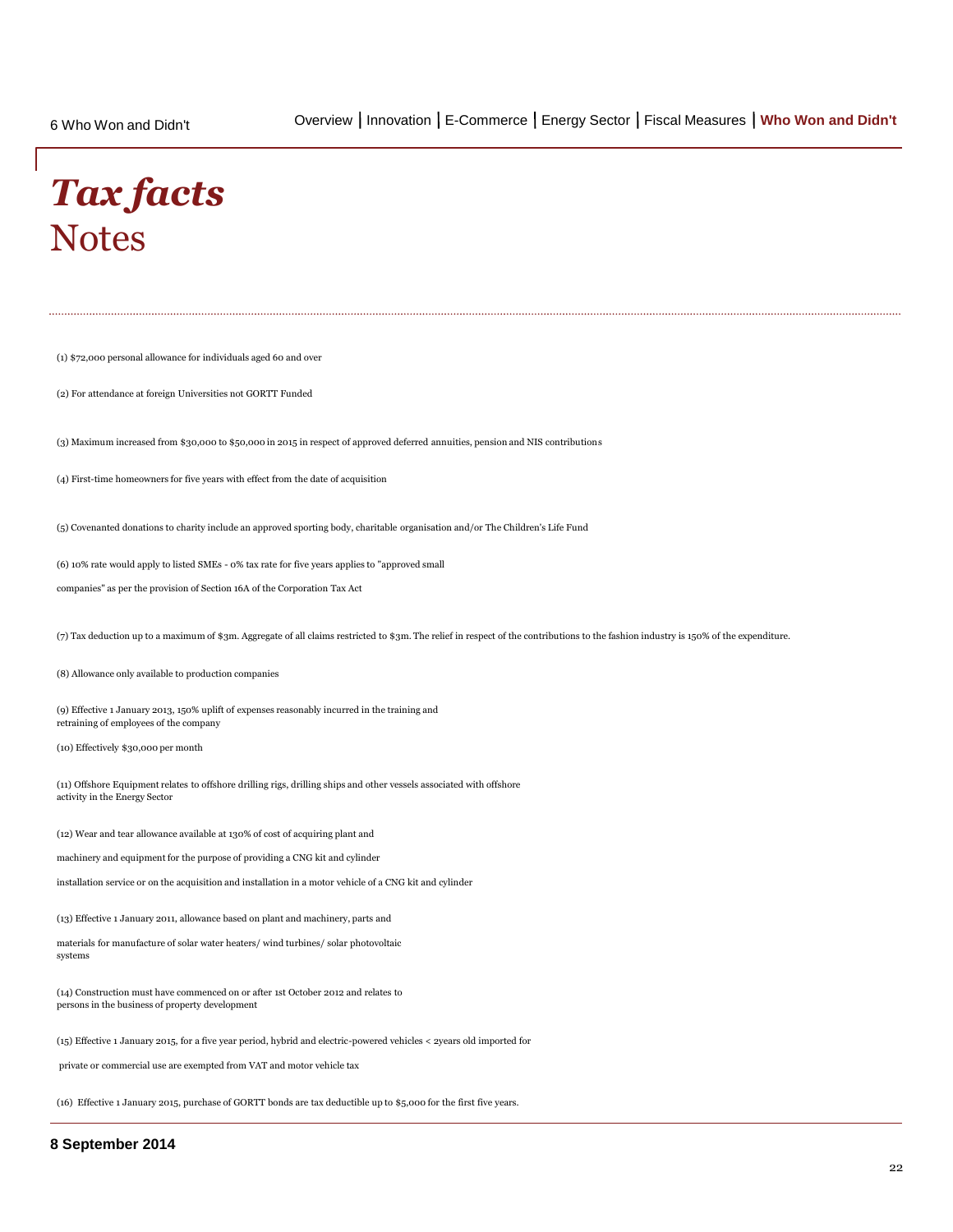# *PwC Tax & Legal Services*

#### *Tax Consulting Services*

These assignments include advice related to executive and employee compensation, withholding and various tax and double tax treaty implications of client's business operations. Additionally, our team of tax specialists advises on special areas such as:

- Corporate finance and funding arrangements
- Acquisitions and merger tax implications
- Debt restructuring and debt workouts
- Transfer pricing arrangements
- Commodity and financial derivative issues
- Thin capitalisation rules
- State and Central Government proposals for the introduction of incentives to attract foreign direct investment as well as Regional/Government proposals for reorganisation of taxing authorities.

#### *Compliance Services*

#### **Corporate Tax Returns**

Review and/or preparation of tax returns based on the financial data provided and advice regarding areas of exposure to reassessment by the tax authorities and recommendations for addressing same.

**VAT Returns** – Preparation of monthly/bi-monthly VAT Returns and associated refund claims if required. Maintenance of a VAT refund monitoring programme for our clients geared towards expediting the receipt or refunds by identifying and clearing up any queries by the Inland Revenue Division on a timely basis.

**Quarterly Installments** – We notify our clients of quarterly tax installments due and payable where applicable we make applications to the tax authorities for adjustment of these installments.

**Personal Income Tax Returns** Preparation of personal income tax returns for expatriate personnel.

#### *Tax Audit and Dispute Resolution*

#### **Objections/Appeals**

We provide assistance, advice and support throughout the Audit, Objections and Appeal Stages.

**Maintain Tax Accounting and Payroll Accounting.**

#### *Corporate Audit / Health Check*

We provide a detailed and meticulous review records as filed with the Companies Registrar as compared with the Company's in-house corporate record and advise on areas of exposure and how to rectify them.

#### *Legal Services /Corporate Secretarial Services*

#### **Incorporation of Companies**

Incorporation of both the external and local companies. Provide advice to client on general corporate concerns.

**De-Registration** of both external and local companies from the Companies Registrar.

**Tax Registration** – We facilitate the tax and social security registrations for both external and local companies.

**Maintenance of Company portfolio** – We prepare and file Annual Returns on behalf of a company and liaise with the Registrar of Companies to address queries relating to corporate documents filed by the company. We also can provide a registered office address for service of legal notices for the Company.

**Amalgamations** – Preparation and file the necessary documents with the Government authorities to effect a required amalgamation. We liaise with and advise our clients off the implications and effects of same.

**Work Permits/Renewals** – We assist with work permit applications and renewals for expatriate personnel, including facilitating the advertising, interviewing and evaluation process required by the Ministry of National Security.

**Share Transfers** – We can facilitate share transfers between corporate entities including the valuation of shares; drafting of share instruments for review and execution by the company; and having same assessed and stamped for duty by the Board of Inland Revenue.

**Liquidation and Dissolution** – We advise clients on tax implications of liquidation versus dissolution; and facilitate and implement the mode chosen by the company.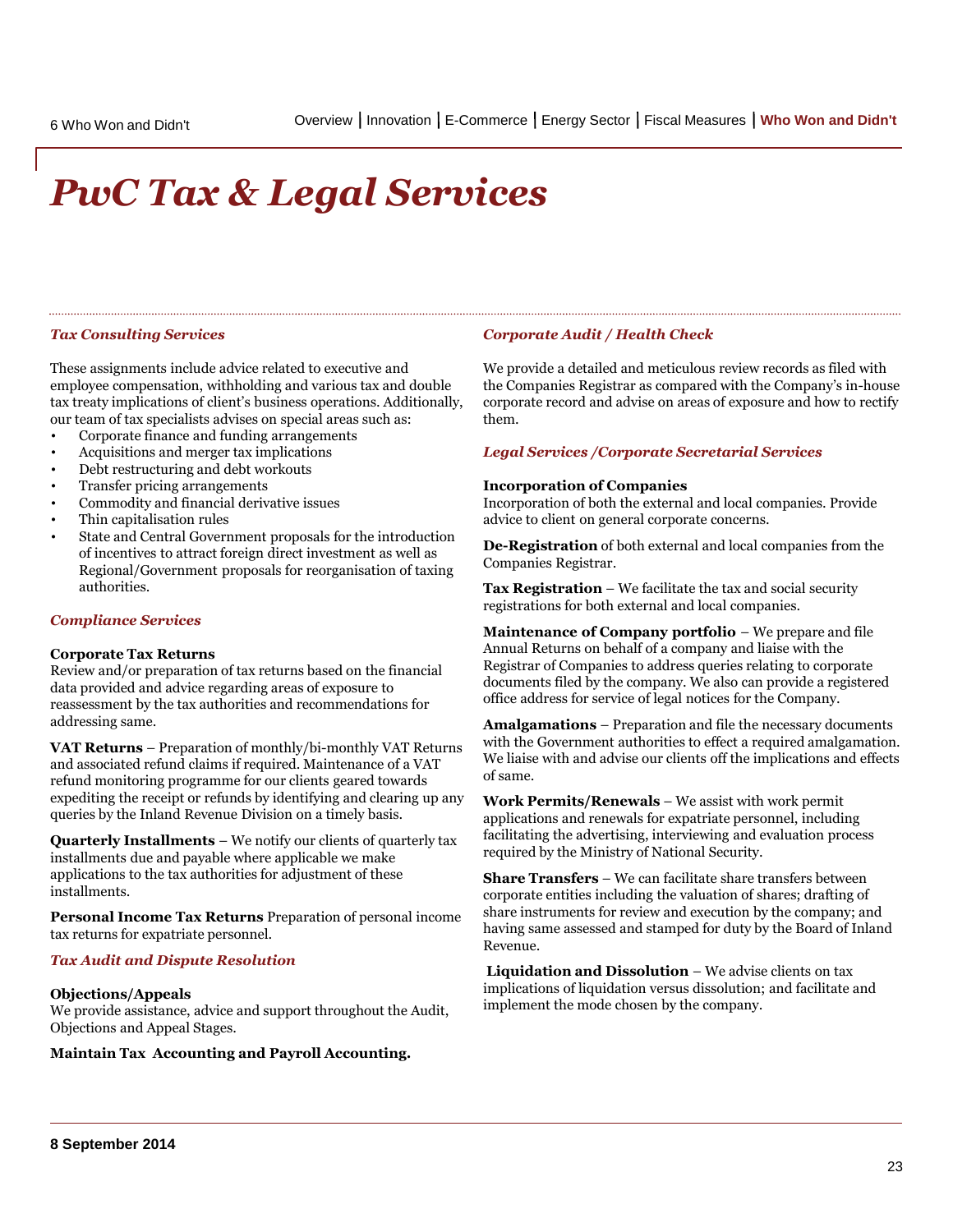PwC helps organisations and individuals create value they're looking for. We're a network of firms in 158 countries with more than 180,000 people who are committed to delivering quality in assurance, tax and advisory services. Tell us what matters to you and find out more by visiting us at www.pwc.com.

### **Our PwC Tax team**

#### *Allyson West*

*Territory Tax Leader* Telephone: 868-299-0700, Ext 1030 [allyson.west@tt.pwc.com](mailto:allyson.west@tt.pwc.com)

### *Brian E Jones Senior Manager*

Telephone: 868-299-0700, Ext 1012 [brian.ellison.jones@tt.pwc.com](mailto:brian.ellison.jones@tt.pwc.com)

#### *Walter Rochester*

*Senior Manager* Telephone: 868-299-0700, Ext 1024 [walter.rochester@tt.pwc.com](mailto:walter.rochester@tt.pwc.com)

### **Our office locations**

#### **Port of Spain**

PwC Building 11-13 Victoria Ave Port of Spain, Trinidad T: (868) 299-0700 F: (868) 623-6025

### *Keith Robinson Director* Telephone: 868-299-0700, Ext 1023 [keith.g.robinson@tt.pwc.com](mailto:keith.g.robinson@tt.pwc.com)

*Karen Hackett Senior Manager* Telephone: 868-299-0700, Ext 1035 [karen.hackett@tt.pwc.com](mailto:karen.hackett@tt.pwc.com)

#### *Fanny Ursulet-Headley*

*Senior Manager* Telephone: 868-299-0700, Ext 1028 Email: [fanny.ursulet-headley@tt.pwc.com](mailto:fanny.ursulet-headley@tt.pwc.com)

### *Rosalind Alexander Senior Manager* Telephone: 868-299-0700, Ext 1001 [rosalind.alexander@tt.pwc.com](mailto:rosalind.alexander@tt.pwc.com)

#### San Fernando

Guardian General Insurance Building 17-19 Independence Ave San Fernando, Trinidad T: (868) 299-0700 F: (868) 657-4993